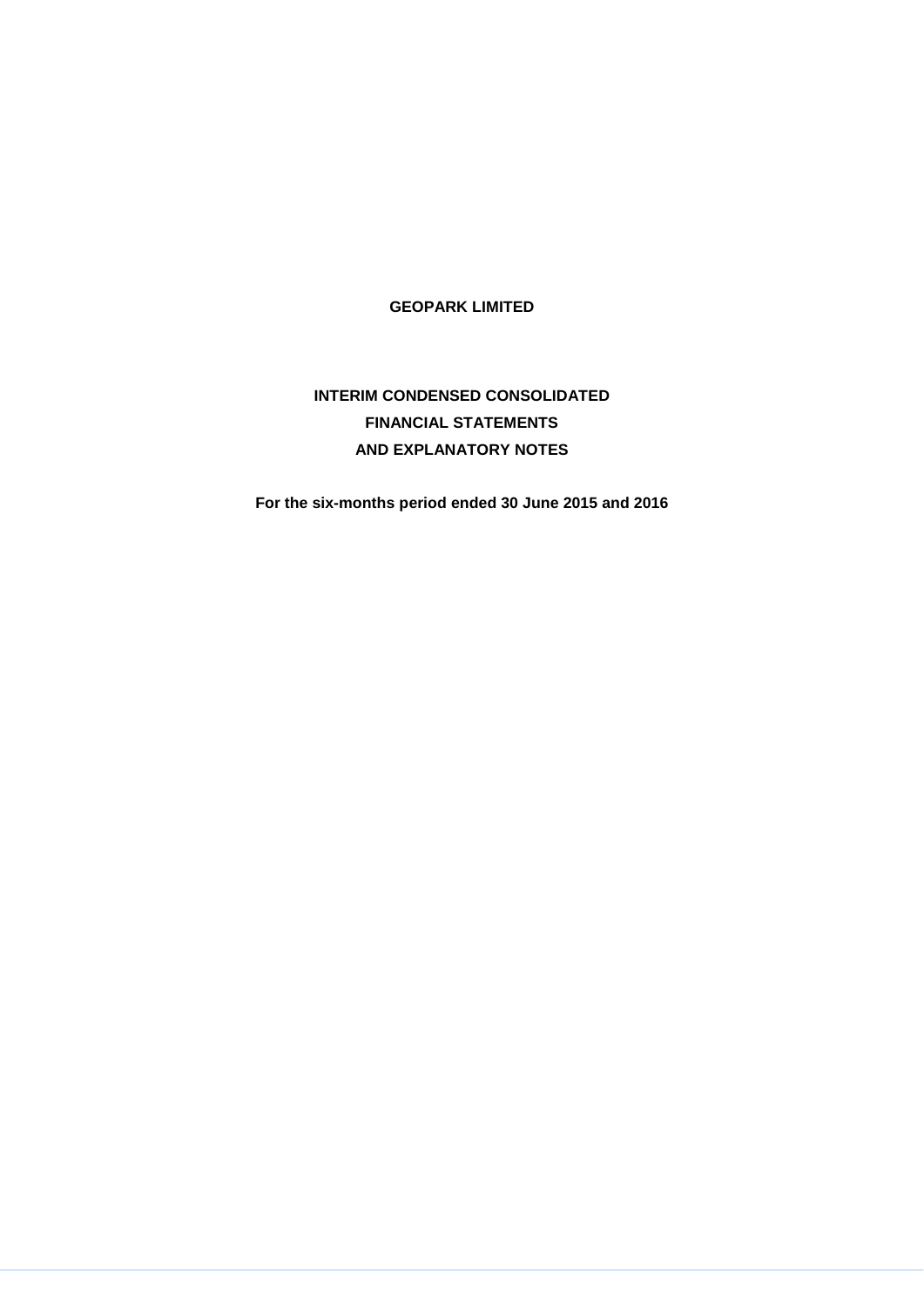## **CONTENTS**

### **Page**

- 3 Consolidated Statement of Income and Consolidated Statement of Comprehensive Income
- 4 Consolidated Statement of Financial Position
- 5 Consolidated Statement of Changes in Equity
- 6 Consolidated Statement of Cash Flow
- 7 Selected explanatory notes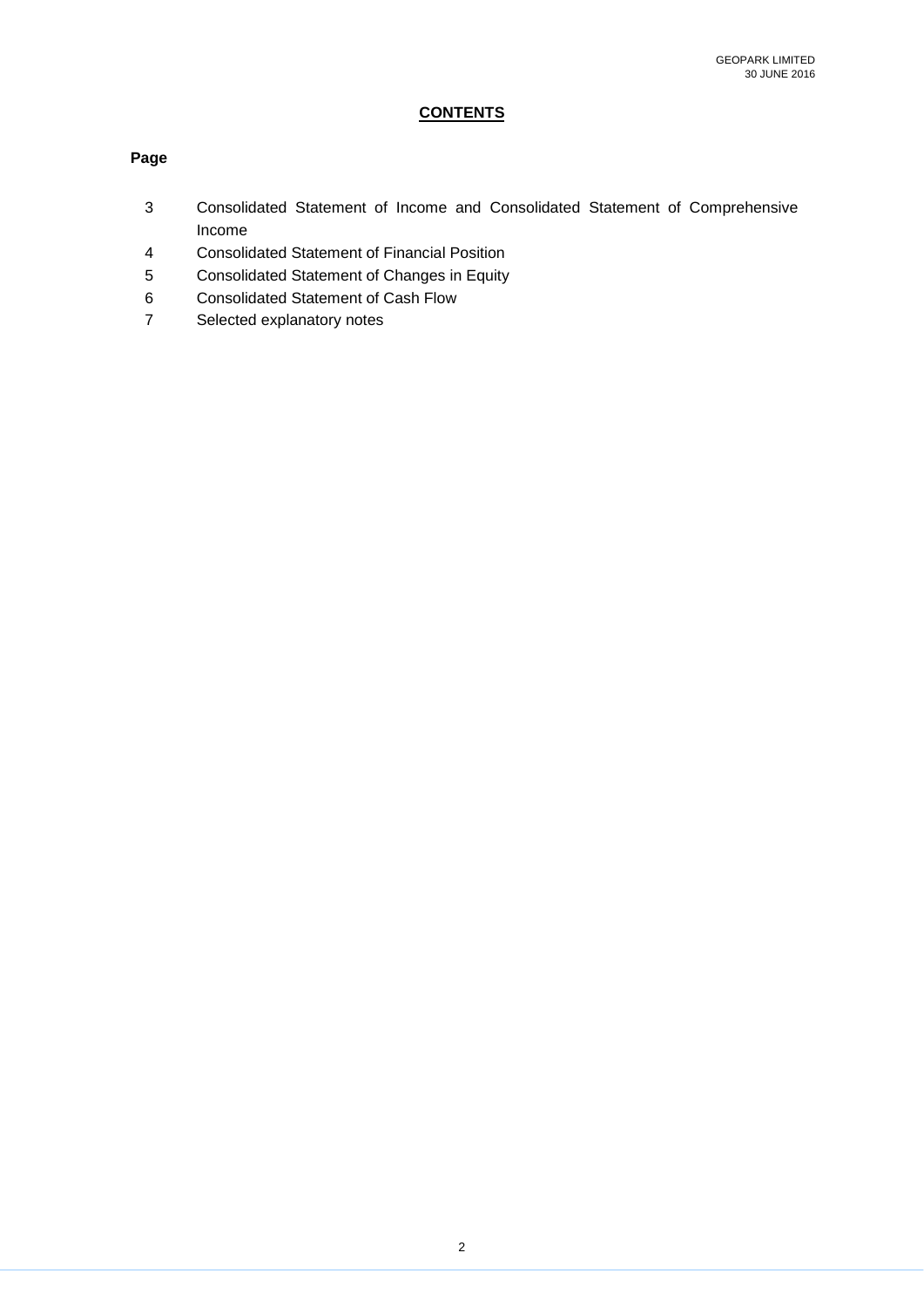### **CONSOLIDATED STATEMENT OF INCOME**

| <b>Amounts in US\$ '000</b>                                                                     | <b>Note</b>    | <b>Three-months</b><br>period ended 30<br><b>June 2016</b><br>(Unaudited) | <b>Three-months</b><br>period ended 30<br><b>June 2015</b><br>(Unaudited) | <b>Six-months</b><br>period ended 30<br><b>June 2016</b><br>(Unaudited) | <b>Six-months</b><br>period ended 30<br><b>June 2015</b><br>(Unaudited) |
|-------------------------------------------------------------------------------------------------|----------------|---------------------------------------------------------------------------|---------------------------------------------------------------------------|-------------------------------------------------------------------------|-------------------------------------------------------------------------|
| <b>NET REVENUE</b>                                                                              | $\overline{2}$ | 45,924                                                                    | 62,039                                                                    | 82,487                                                                  | 116,470                                                                 |
| Production and operating costs                                                                  | 4              | (13, 787)                                                                 | (22, 472)                                                                 | (26, 802)                                                               | (46, 367)                                                               |
| Geological and geophysical expenses                                                             | 5              | (2,931)                                                                   | (3,631)                                                                   | (5,285)                                                                 | (6, 292)                                                                |
| Administrative expenses                                                                         | 6              | (8, 237)                                                                  | (8,377)                                                                   | (15, 722)                                                               | (18, 218)                                                               |
| Selling expenses                                                                                | $\overline{7}$ | (494)                                                                     | (1, 113)                                                                  | (3, 164)                                                                | (3,420)                                                                 |
| Depreciation                                                                                    |                | (16, 614)                                                                 | (24, 380)                                                                 | (38, 136)                                                               | (49, 851)                                                               |
| Write-off of unsuccessful efforts                                                               | 9              | (447)                                                                     |                                                                           | (447)                                                                   |                                                                         |
| Other expenses                                                                                  |                | (638)                                                                     | (1,604)                                                                   | (1, 377)                                                                | (8,763)                                                                 |
| <b>OPERATING PROFIT (LOSS)</b>                                                                  |                | 2,776                                                                     | 462                                                                       | (8, 446)                                                                | (16, 441)                                                               |
| <b>Financial costs</b>                                                                          | 8              | (7,637)                                                                   | (8,095)                                                                   | (16, 601)                                                               | (17, 125)                                                               |
| Foreign exchange income (loss)                                                                  |                | 9,558                                                                     | 3,728                                                                     | 17,015                                                                  | (16,018)                                                                |
| <b>PROFIT (LOSS) BEFORE TAX</b>                                                                 |                | 4,697                                                                     | (3,905)                                                                   | (8,032)                                                                 | (49, 584)                                                               |
| Income tax (expense) benefit                                                                    |                | (6, 322)                                                                  | (5, 525)                                                                  | (5,637)                                                                 | 4,137                                                                   |
| <b>LOSS FOR THE PERIOD</b>                                                                      |                | (1,625)                                                                   | (9, 430)                                                                  | (13,669)                                                                | (45, 447)                                                               |
| Attributable to:                                                                                |                |                                                                           |                                                                           |                                                                         |                                                                         |
| Owners of the Company                                                                           |                | (1, 333)                                                                  | (7, 568)                                                                  | (10, 589)                                                               | (40, 224)                                                               |
| Non-controlling interest                                                                        |                | (292)                                                                     | (1,862)                                                                   | (3,080)                                                                 | (5,223)                                                                 |
| Losses per share (in US\$) for loss attributable to<br>owners of the Company.<br><b>Basic</b>   |                | (0.02)                                                                    | (0.13)                                                                    | (0.18)                                                                  | (0.70)                                                                  |
| Losses per share (in US\$) for loss<br>attributable to owners of the Company.<br><b>Diluted</b> |                | (0.02)                                                                    | (0.13)                                                                    | (0.18)                                                                  | (0.70)                                                                  |

### **CONSOLIDATED STATEMENT OF COMPREHENSIVE INCOME**

| <b>Amounts in US\$ 000</b>                       | <b>Three-months</b><br>period ended 30<br><b>June 2016</b><br>(Unaudited) | <b>Three-months</b><br>period ended 30<br><b>June 2015</b><br>(Unaudited) | <b>Six-months</b><br>period ended 30<br><b>June 2016</b><br>(Unaudited) | <b>Six-months</b><br>period ended 30<br><b>June 2015</b><br>(Unaudited) |
|--------------------------------------------------|---------------------------------------------------------------------------|---------------------------------------------------------------------------|-------------------------------------------------------------------------|-------------------------------------------------------------------------|
| Loss for the period                              | (1,625)                                                                   | (9,430)                                                                   | (13,669)                                                                | (45, 447)                                                               |
| Other comprehensive income                       |                                                                           |                                                                           |                                                                         |                                                                         |
| Currency translation differences                 | 3,205                                                                     | 489                                                                       | 5,620                                                                   | (3,886)                                                                 |
| Total comprehensive income (loss) for the period | 1,580                                                                     | (8,941)                                                                   | (8,049)                                                                 | (49, 333)                                                               |
| Attributable to:                                 |                                                                           |                                                                           |                                                                         |                                                                         |
| Owners of the Company                            | 1.872                                                                     | (7,079)                                                                   | (4,969)                                                                 | (44, 110)                                                               |
| Non-controlling interest                         | (292)                                                                     | (1,862)                                                                   | (3,080)                                                                 | (5,223)                                                                 |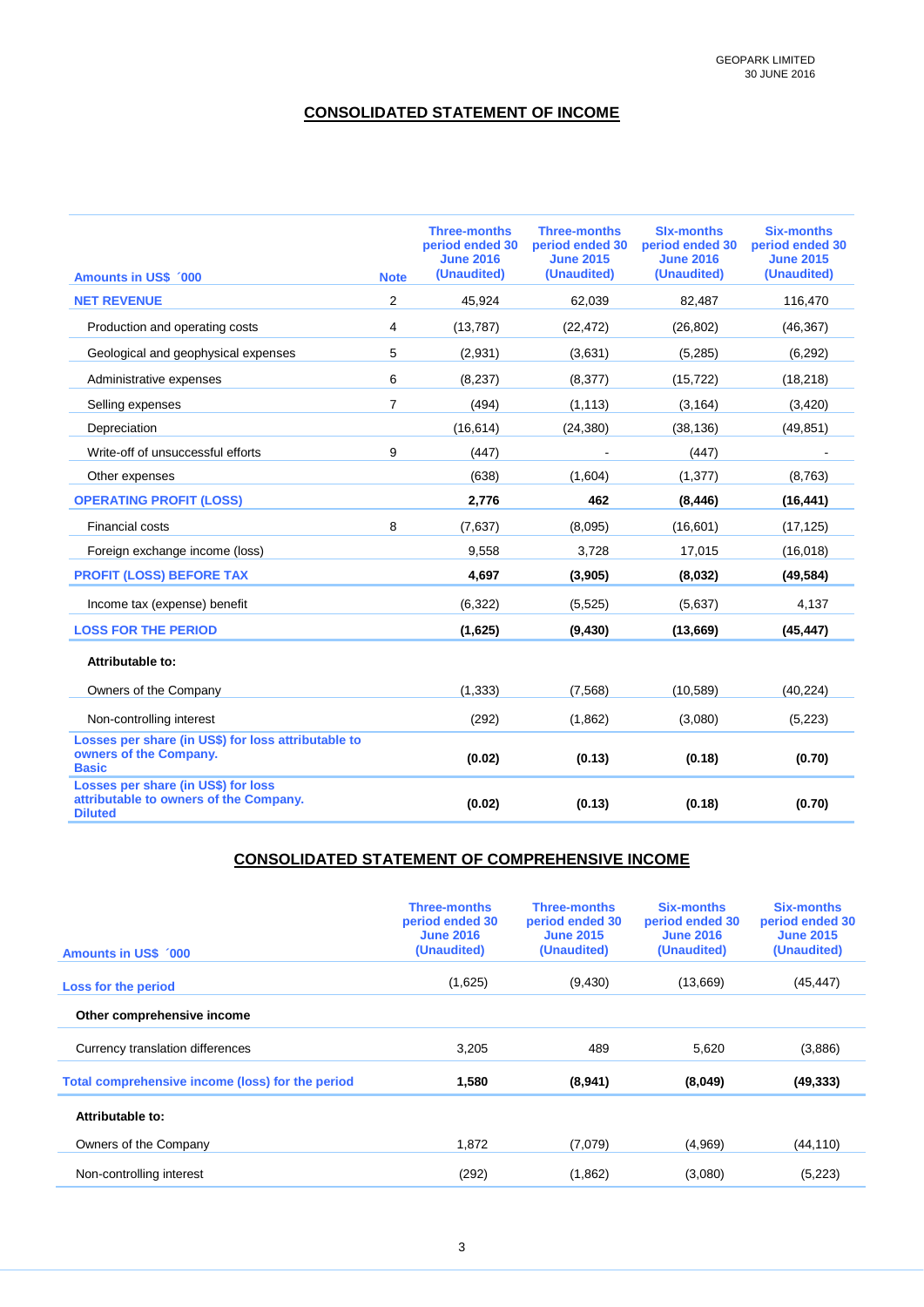## **CONSOLIDATED STATEMENT OF FINANCIAL POSITION**

|                                              |             | At 30 June  |                      |
|----------------------------------------------|-------------|-------------|----------------------|
|                                              |             | 2016        | <b>Year ended 31</b> |
| <b>Amounts in US\$ 000</b>                   | <b>Note</b> | (Unaudited) | December 2015        |
| <b>ASSETS</b>                                |             |             |                      |
| <b>NON CURRENT ASSETS</b>                    |             |             |                      |
| Property, plant and equipment                | 9           | 510,900     | 522,611              |
| Prepaid taxes                                |             | 1,136       | 1,172                |
| Other financial assets                       |             | 18,531      | 13,306               |
| Deferred income tax                          |             | 23,184      | 34,646               |
| Prepayments and other receivables            |             | 247         | 220                  |
| <b>TOTAL NON CURRENT ASSETS</b>              |             | 553,998     | 571,955              |
| <b>CURRENT ASSETS</b>                        |             |             |                      |
| Inventories                                  |             | 3,427       | 4,264                |
| Trade receivables                            |             | 11,441      | 13,480               |
| Prepayments and other receivables            |             | 8,895       | 11,057               |
| Prepaid taxes                                |             | 19,119      | 19,195               |
| Other financial assets                       |             | 1,756       | 1,118                |
| Cash at bank and in hand                     |             | 79,247      | 82,730               |
| <b>TOTAL CURRENT ASSETS</b>                  |             | 123,885     | 131,844              |
|                                              |             |             |                      |
| <b>TOTAL ASSETS</b>                          |             | 677,883     | 703,799              |
| <b>EQUITY</b>                                |             |             |                      |
| <b>Equity attributable to owners of the</b>  |             |             |                      |
| <b>Company</b>                               |             |             |                      |
| Share capital                                | 10          | 60          | 59                   |
| Share premium                                |             | 233,025     | 232,005              |
| <b>Reserves</b>                              |             | 128,636     | 123,016              |
| <b>Accumulated losses</b>                    |             | (220, 125)  | (208, 428)           |
| <b>Attributable to owners of the Company</b> |             | 141,596     | 146,652              |
| <b>Non-controlling interest</b>              |             | 50,518      | 53,515               |
| <b>TOTAL EQUITY</b>                          |             | 192,114     | 200,167              |
| <b>LIABILITIES</b>                           |             |             |                      |
| <b>NON CURRENT LIABILITIES</b>               |             |             |                      |
| Borrowings                                   | 11          | 331,395     | 343,248              |
| Provisions for other long-term liabilities   | 12          | 41,004      | 42,450               |
| Deferred income tax                          |             | 4,764       | 16,955               |
| Trade and other payables                     | 13          | 29,960      | 19,556               |
| <b>TOTAL NON CURRENT LIABILITIES</b>         |             | 407,123     | 422,209              |
| <b>CURRENT LIABILITIES</b>                   |             |             |                      |
| <b>Borrowings</b>                            | 11          | 38,536      | 35,425               |
| Current income tax                           |             | 2,433       | 208                  |
| Trade and other payables                     | 13          | 37,677      | 45,790               |
| <b>TOTAL CURRENT LIABILITIES</b>             |             | 78,646      | 81,423               |
| <b>TOTAL LIABILITIES</b>                     |             | 485,769     | 503,632              |
|                                              |             |             |                      |
| <b>TOTAL EQUITY AND LIABILITIES</b>          |             | 677,883     | 703,799              |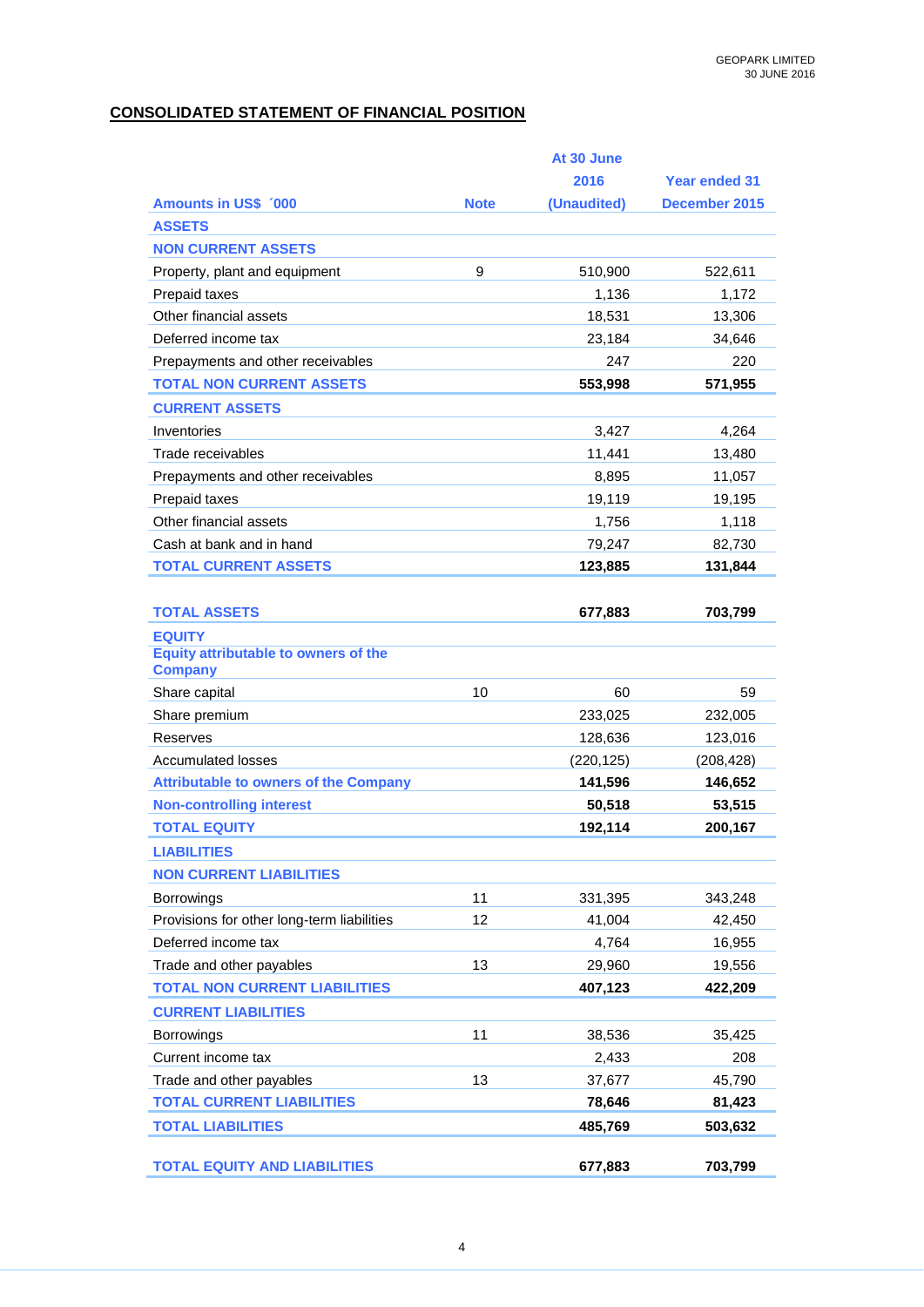### **CONSOLIDATED STATEMENT OF CHANGES IN EQUITY**

| <b>Amount in US\$ '000</b>                                    | <b>Share</b><br><b>Capital</b> | <b>Share</b><br><b>Premium</b> | <b>Other</b><br><b>Reserve</b> | <b>Translation</b><br><b>Reserve</b> | <b>Accumulated</b><br><b>losses</b> | Non-<br>controlling<br><b>Interest</b> | <b>Total</b> |
|---------------------------------------------------------------|--------------------------------|--------------------------------|--------------------------------|--------------------------------------|-------------------------------------|----------------------------------------|--------------|
| Equity at 1 January 2015                                      | 58                             | 210,886                        | 127,527                        | (3, 510)                             | 40,596                              | 103,569                                | 479,126      |
| Loss for the six-months period                                | $\qquad \qquad \blacksquare$   | $\blacksquare$                 | $\blacksquare$                 |                                      | (40, 224)                           | (5,223)                                | (45, 447)    |
| Currency translation differences                              |                                |                                | $\overline{\phantom{a}}$       | (3,886)                              |                                     |                                        | (3,886)      |
| Total comprehensive loss for the period<br>ended 30 June 2015 |                                |                                |                                | (3,886)                              | (40, 224)                           | (5, 223)                               | (49, 333)    |
| Repurchase of shares                                          | $\overline{\phantom{0}}$       | (1, 327)                       | ٠                              | $\blacksquare$                       | $\overline{\phantom{a}}$            | $\overline{\phantom{a}}$               | (1, 327)     |
| Share-based payment                                           | ٠                              | 310                            |                                |                                      | 2,805                               |                                        | 3,115        |
|                                                               | -                              | (1, 017)                       |                                |                                      | 2,805                               |                                        | 1,788        |
| <b>Balance at 30 June 2015 (Unaudited)</b>                    | 58                             | 209,869                        | 127,527                        | (7, 396)                             | 3,177                               | 98,346                                 | 431,581      |
| <b>Balance at 31 December 2015</b>                            | 59                             | 232,005                        | 127,527                        | (4, 511)                             | (208, 428)                          | 53,515                                 | 200,167      |
| Loss for the six-months period                                | ۰                              | $\overline{\phantom{a}}$       | ٠                              | $\blacksquare$                       | (10, 589)                           | (3,080)                                | (13,669)     |
| Currency translation differences                              |                                |                                |                                | 5,620                                |                                     |                                        | 5,620        |
| Total comprehensive loss for the period<br>ended 30 June 2016 |                                |                                |                                | 5,620                                | (10, 589)                           | (3,080)                                | (8,049)      |
| Repurchase of shares                                          | ٠                              | (727)                          |                                | $\overline{\phantom{a}}$             |                                     |                                        | (727)        |
| Share-based payment                                           | 1                              | 1,747                          |                                | $\blacksquare$                       | (1, 108)                            | 83                                     | 723          |
|                                                               | 1                              | 1,020                          |                                |                                      | (1, 108)                            | 83                                     | (4)          |
| <b>Balance at 30 June 2016 (Unaudited)</b>                    | 60                             | 233,025                        | 127,527                        | 1,109                                | (220, 125)                          | 50,518                                 | 192,114      |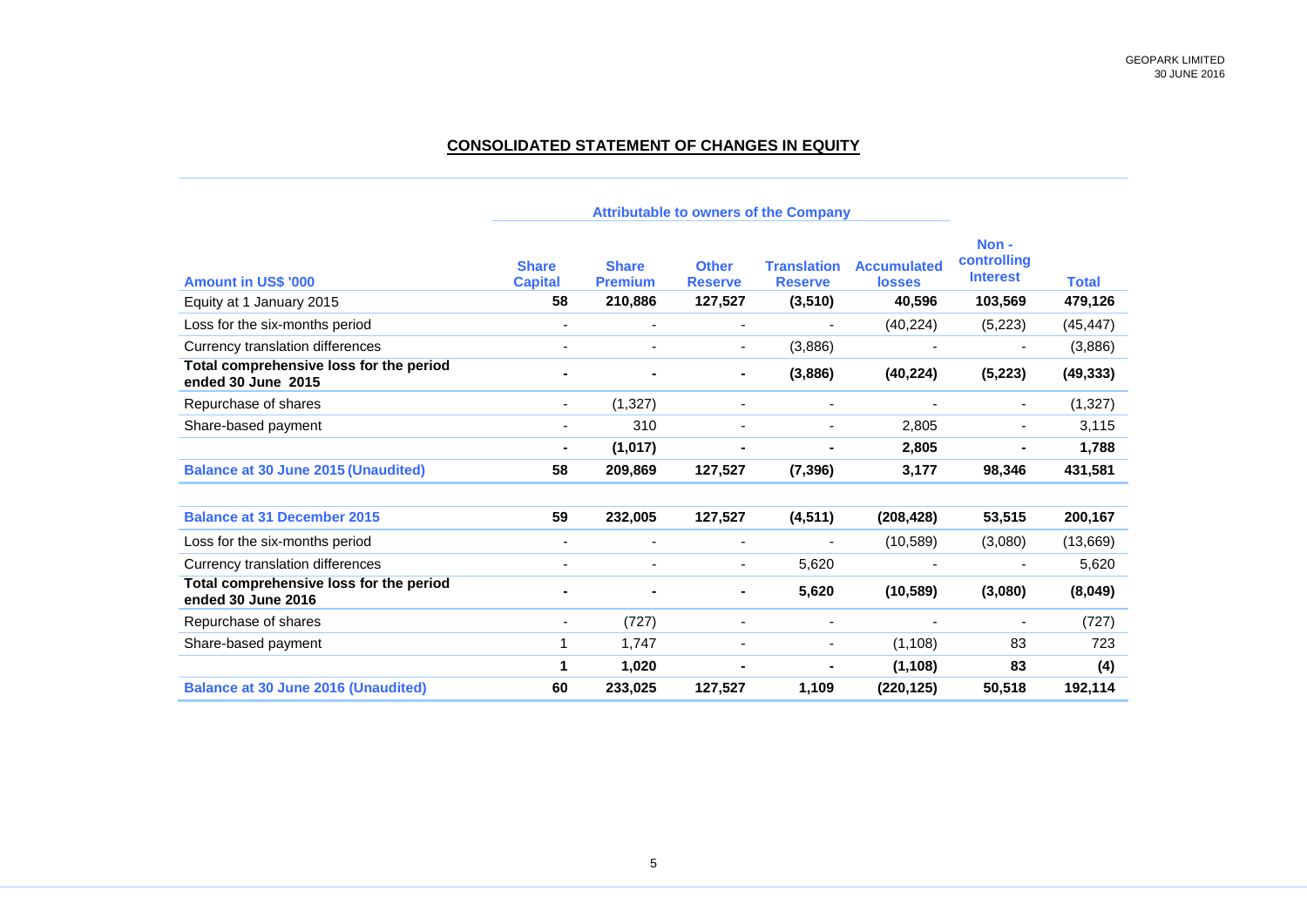## **CONSOLIDATED STATEMENT OF CASH FLOW**

|                                                               | <b>Six-months</b>   | Six-months   |
|---------------------------------------------------------------|---------------------|--------------|
|                                                               | period ended        | period ended |
|                                                               | <b>30 June 2016</b> | 30 June 2015 |
| <b>Amounts in US\$ '000</b>                                   | (Unaudited)         | (Unaudited)  |
| <b>Cash flows from operating activities</b>                   |                     |              |
| Loss for the period                                           | (13,669)            | (45, 447)    |
| <b>Adjustments for:</b>                                       |                     |              |
| Income tax expense (benefit)                                  | 5,637               | (4, 137)     |
| Depreciation                                                  | 38,136              | 49,851       |
| Write-off of unsuccessful efforts                             | 447                 |              |
| Amortisation of other long-term liabilities                   | (869)               | (228)        |
| Accrual of borrowing's interests                              | 13,948              | 13,037       |
| Unwinding of long-term liabilities                            | 1,242               | 1,447        |
| Accrual of share-based payment                                | 723                 | 3,115        |
| Foreign exchange (income) loss                                | (17, 015)           | 16,018       |
| Customer advance payments                                     | 10,000              |              |
| Income tax paid                                               |                     | (7,625)      |
| Change in working capital                                     | (10, 150)           | (17, 359)    |
| Cash flows from operating activities - net                    | 28,430              | 8,672        |
| <b>Cash flows from investing activities</b>                   |                     |              |
| Purchase of property, plant and equipment                     | (14, 134)           | (15, 974)    |
| Cash flows used in investing activities - net                 | (14, 134)           | (15, 974)    |
| <b>Cash flows from financing activities</b>                   |                     |              |
| Proceeds from borrowings                                      | 186                 |              |
| Proceeds from loans received from related parties             | 5,210               | 2,400        |
| Principal paid                                                | (10,087)            | (51)         |
| Repurchase of shares                                          | (727)               | (1, 327)     |
| Interest paid                                                 | (12, 757)           | (12,987)     |
| Cash flows used in financing activities - net                 | (18, 175)           | (11, 965)    |
| Net decrease in cash and cash equivalents                     | (3, 879)            | (19, 267)    |
| Cash and cash equivalents at 1 January                        | 82,730              | 127,672      |
| <b>Currency translation differences</b>                       | 396                 | (3, 106)     |
| Cash and cash equivalents at the end of the period            | 79,247              | 105,299      |
| Ending Cash and cash equivalents are specified as<br>follows: |                     |              |
| Cash in banks                                                 | 79,236              | 105,285      |
| Cash in hand                                                  | 11                  | 14           |
| <b>Cash and cash equivalents</b>                              | 79,247              | 105,299      |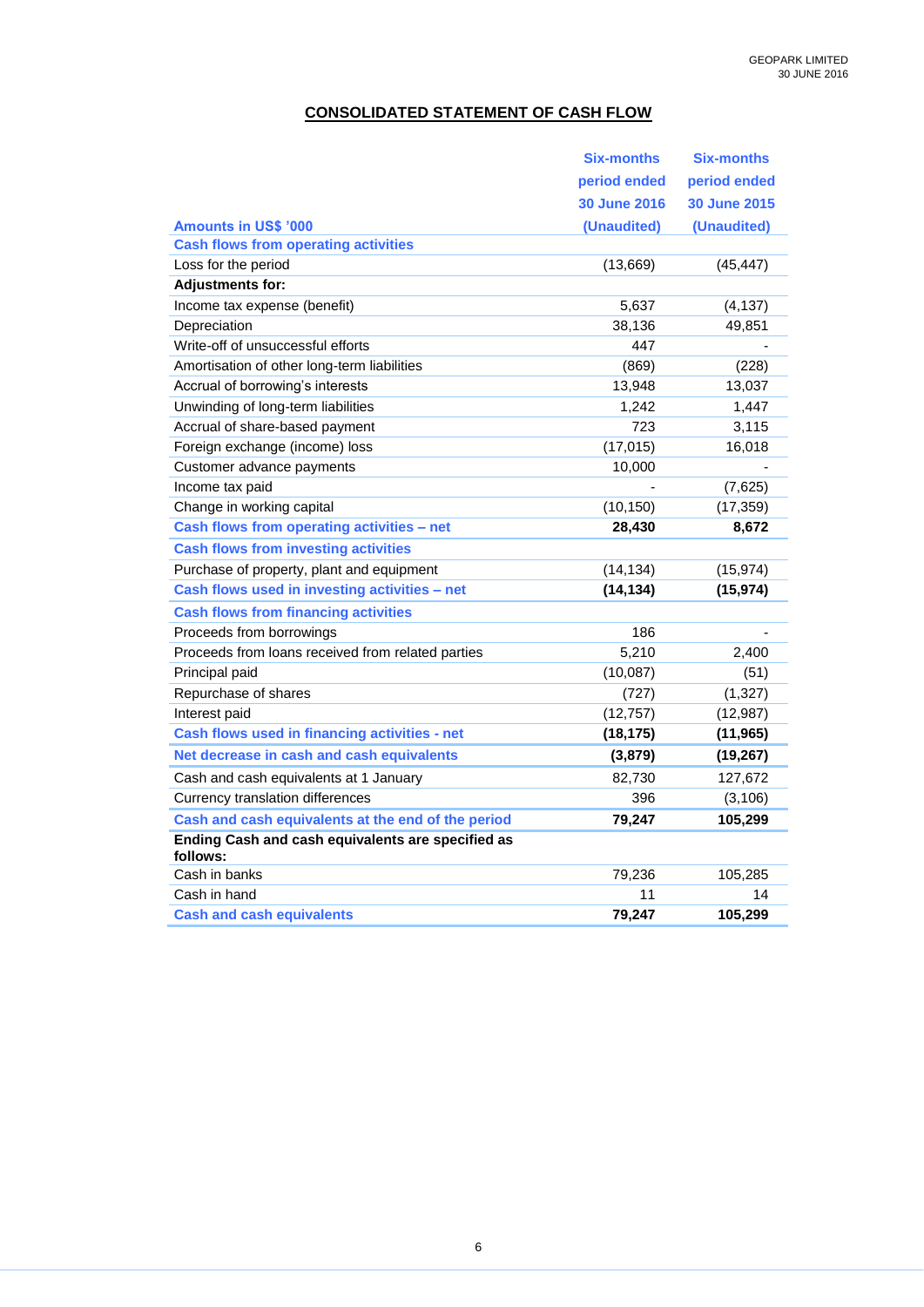### **SELECTED EXPLANATORY NOTES**

### **Note 1**

### **General information**

GeoPark Limited (the Company) is a company incorporated under the law of Bermuda. The Registered Office address is Cumberland House, 9th Floor, 1 Victoria Street, Hamilton HM11, Bermuda.

The principal activity of the Company and its subsidiaries ("the Group") is the exploration, development and production for oil and gas reserves in Chile, Colombia, Brazil, Peru and Argentina.

This consolidated interim financial report was authorised for issue by the Board of Directors on 10 August 2016.

### **Basis of Preparation**

The consolidated interim financial report of GeoPark Limited is presented in accordance with IAS 34 "Interim Financial Reporting". It does not include all of the information required for full annual financial statements, and should be read in conjunction with the annual financial statements as at and for the years ended 31 December 2014 and 2015, which have been prepared in accordance with IFRS.

The consolidated interim financial report has been prepared in accordance with the accounting policies applied in the most recent annual financial statements. For further information please refer to GeoPark Limited's consolidated financial statements for the year ended 31 December 2015.

Taxes on income in the interim periods are accrued using the tax rate that would be applicable to expected total annual profit or loss.

The activities of the Company are not subject to significant seasonal changes.

### **Estimates**

The preparation of interim financial information requires the use of certain critical accounting estimates. It also requires management to exercise its judgement in the process of applying the Group's accounting policies. Actual results may differ from these estimates.

In preparing these condensed consolidated interim financial statements, the significant judgements made by management in applying the group's accounting policies and the key sources of estimation uncertainty were the same as those that applied to the consolidated financial statements for the year ended 31 December 2015.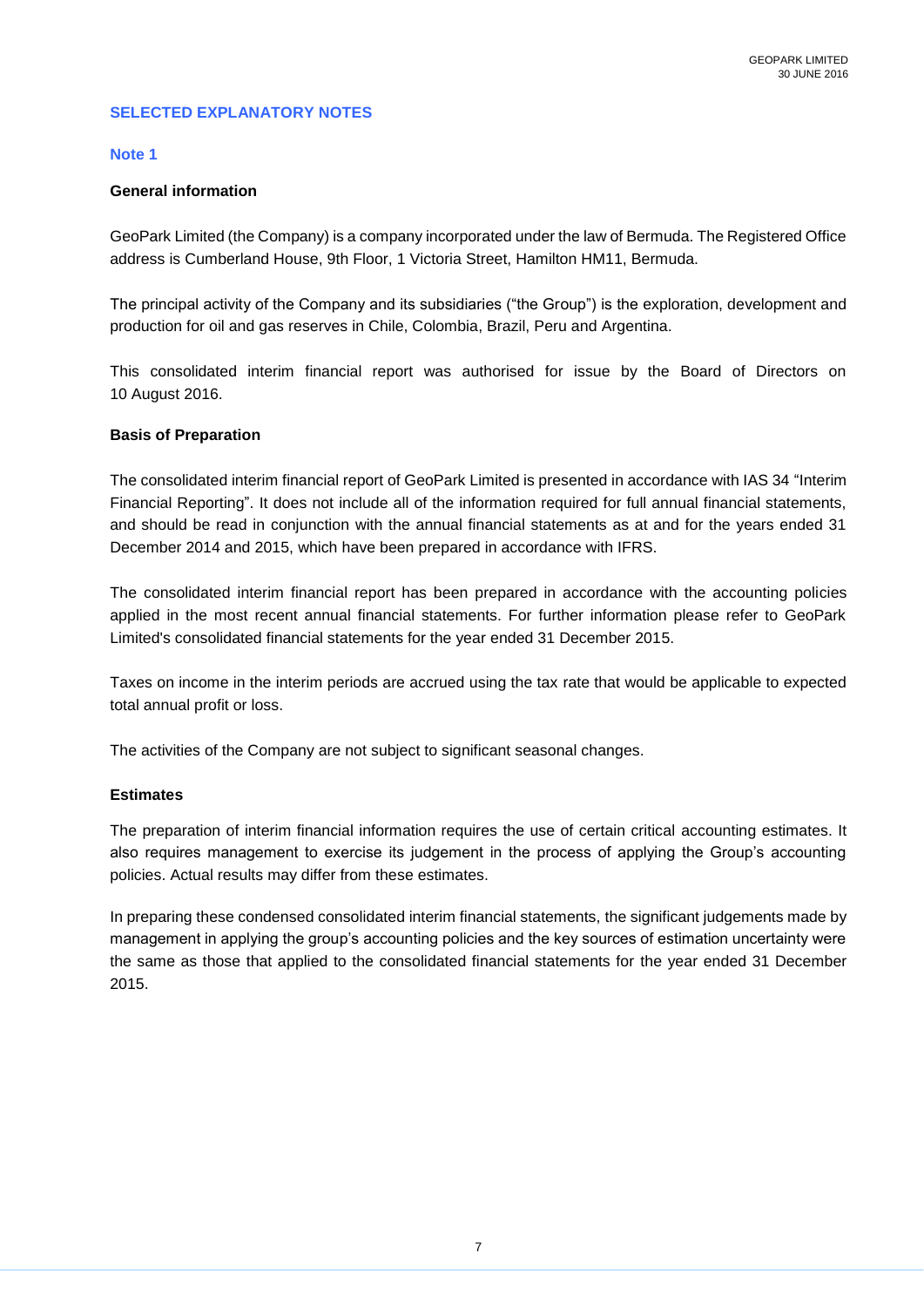### **Note 1 (Continued)**

#### **Financial risk management**

The Company's activities expose it to a variety of financial risks: currency risk, price risk, credit riskconcentration, funding and liquidity risk, interest risk and capital risk. The interim condensed consolidated financial statements do not include all financial risk management information and disclosures required in the annual financial statements, and should be read in conjunction with the Company's annual financial statements as at 31 December 2015.

There have been no changes in the risk management since year end or in any risk management policies.

#### **Subsidiary undertakings**

The following chart illustrates the Group structure as of 30 June 2016 (a):



(a) LG International is not a subsidiary, it is Non-controlling interest.

There have been no changes in the Group structure since December 2015.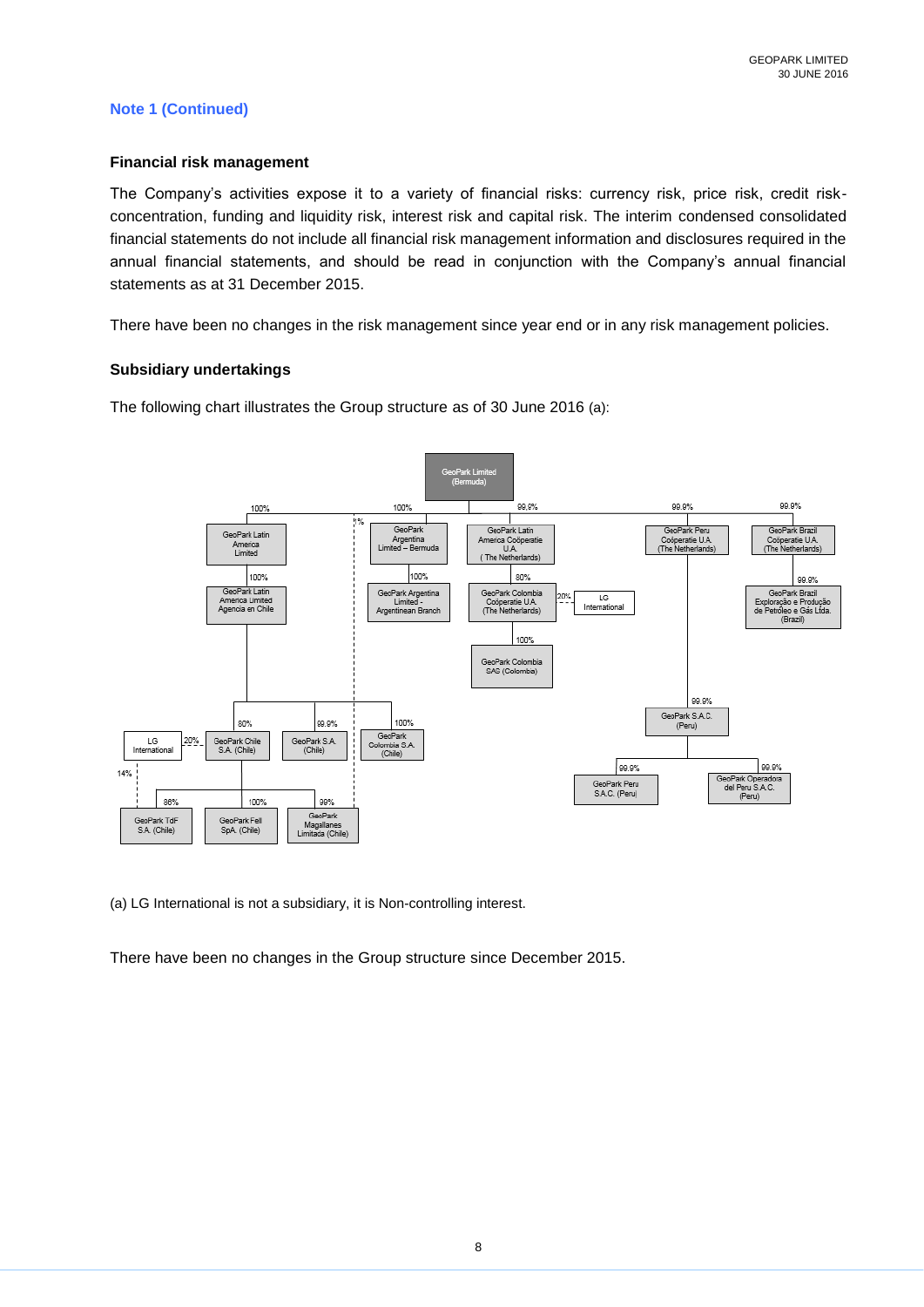### **Note 1 (Continued)**

### **Subsidiary undertakings (Continued)**

Details of the subsidiaries and joint operations of the Company are set out below:

|                  | Name and registered office                                            | <b>Ownership interest</b> |
|------------------|-----------------------------------------------------------------------|---------------------------|
| Subsidiaries     | GeoPark Argentina Limited - Bermuda                                   | 100%                      |
|                  | GeoPark Argentina Limited - Argentinean Branch                        | $100\%$ (a)               |
|                  | GeoPark Latin America Limited                                         | 100%                      |
|                  | GeoPark Latin America Limited - Agencia en Chile                      | $100\%$ (a)               |
|                  | GeoPark S.A. (Chile)                                                  | 100% (a) (b)              |
|                  | GeoPark Brazil Exploração y Produção de Petróleo e Gás Ltda. (Brazil) | $100\%$ (a)               |
|                  | GeoPark Chile S.A. (Chile)                                            | 80% (a) (c)               |
|                  | GeoPark Fell S.p.A. (Chile)                                           | $80\%$ (a) (c)            |
|                  | GeoPark Magallanes Limitada (Chile)                                   | 80% (a) (c)               |
|                  | GeoPark TdF S.A. (Chile)                                              | 68.8% (a) (d)             |
|                  | GeoPark Colombia S.A. (Chile)                                         | $100\%$ (a)               |
|                  | GeoPark Colombia SAS (Colombia)                                       | 80% (a)                   |
|                  | GeoPark Latin America Coöperatie U.A. (The Netherlands)               | 100%                      |
|                  | GeoPark Colombia Coöperatie U.A. (The Netherlands)                    | 80% (a) (c)               |
|                  | GeoPark S.A.C. (Peru)                                                 | $100\%$ (a)               |
|                  | GeoPark Perú S.A.C. (Peru)                                            | $100\%$ (a)               |
|                  | GeoPark Operadora del Perú S.A.C. (Peru)                              | $100\%$ (a)               |
|                  | GeoPark Peru Coöperatie U.A. (The Netherlands)                        | 100%                      |
|                  | GeoPark Brazil Coöperatie U.A. (The Netherlands)                      | 100%                      |
|                  | GeoPark Colombia E&P S.A.(Panama)                                     | 100% (b)                  |
| Joint operations | Tranquilo Block (Chile)                                               | $50%$ (e)                 |
|                  | Flamenco Block (Chile)                                                | 50% (e)                   |
|                  | Campanario Block (Chile)                                              | 50% (e)                   |
|                  | Isla Norte Block (Chile)                                              | $60%$ (e)                 |
|                  | Llanos 17 Block (Colombia)                                            | 36.84%                    |
|                  | Yamu/Carupana Block (Colombia)                                        | 89.5%/100% (e)            |
|                  | Llanos 34 Block (Colombia)                                            | 45% (e)                   |
|                  | Llanos 32 Block (Colombia)                                            | 10%                       |
|                  | CPO-4 Block (Colombia)                                                | 50% (e)                   |
|                  | Puelen Block (Argentina)                                              | 18%                       |
|                  | Sierra del Nevado Block (Argentina)                                   | 18%                       |
|                  | CN-V Block (Argentina)                                                | 50% (e)                   |
|                  | Manati Field (Brazil)                                                 | 10%                       |

(a) Indirectly owned.

(b) Dormant companies.

(c) LG International has 20% interest.

(d) LG International has 20% interest through GeoPark Chile S.A. and a 14% direct interest, totaling 31.2%.

(e) GeoPark is the operator in all blocks.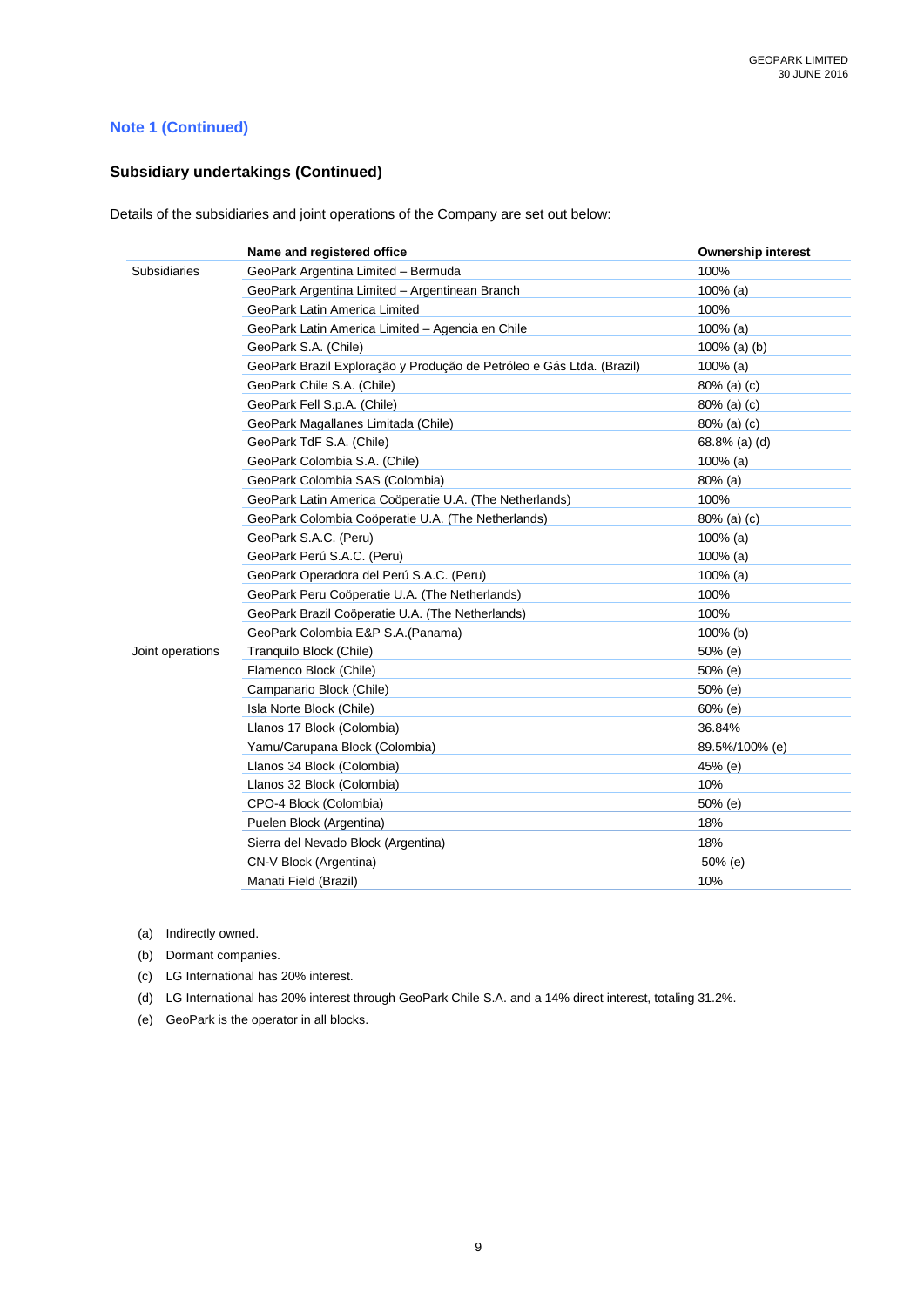#### **Net Revenue**

|                             | <b>Three-months</b> | <b>Three-months</b> | <b>Six-months</b>               | <b>Six-months</b> |
|-----------------------------|---------------------|---------------------|---------------------------------|-------------------|
|                             | period ended 30     |                     | period ended 30 period ended 30 | period ended 30   |
| <b>Amounts in US\$ '000</b> | <b>June 2016</b>    | <b>June 2015</b>    | <b>June 2016</b>                | <b>June 2015</b>  |
|                             |                     |                     |                                 |                   |
| Sale of crude oil           | 34,303              | 50,207              | 57,472                          | 91,000            |
| Sale of gas                 | 11.621              | 11,832              | 25.015                          | 25,470            |
|                             | 45.924              | 62,039              | 82,487                          | 116,470           |

#### **Note 3**

### **Segment Information**

Operating segments are reported in a manner consistent with the internal reporting provided to the chief operating decision-maker. The chief operating decision-maker, who is responsible for allocating resources and assessing performance of the operating segments, has been identified as the Executive Committee. This committee is integrated by the CEO, COO, CFO and managers in charge of the Geoscience, Operations, Corporate Governance, Finance and People departments. This committee reviews the Group's internal reporting in order to assess performance and allocate resources. Management has determined the operating segments based on these reports.

The committee considers the business from a geographic perspective. Since 1 January 2015, the committee has changed the disclosure of certain elements of performance to be more comparable with other companies in the market and also to better follow up the performance of the business. This change impacts the segment information because gross profit or loss is no longer shown but no impact is generated in the measure of segment profit and loss.

The Executive Committee assesses the performance of the operating segments based on a measure of Adjusted EBITDA. Adjusted EBITDA is defined as profit for the period before net finance cost, income tax, depreciation, amortization, certain non-cash items such as impairments and write-offs of unsuccessful efforts, accrual of share-based payment and other non recurring events. Operating Netback is equivalent to Adjusted EBITDA before cash expenses included in Administrative, Geological and Geophysical and Other operating expenses. Other information provided to the Executive Committee is measured in a manner consistent with that in the financial statements, except as noted below.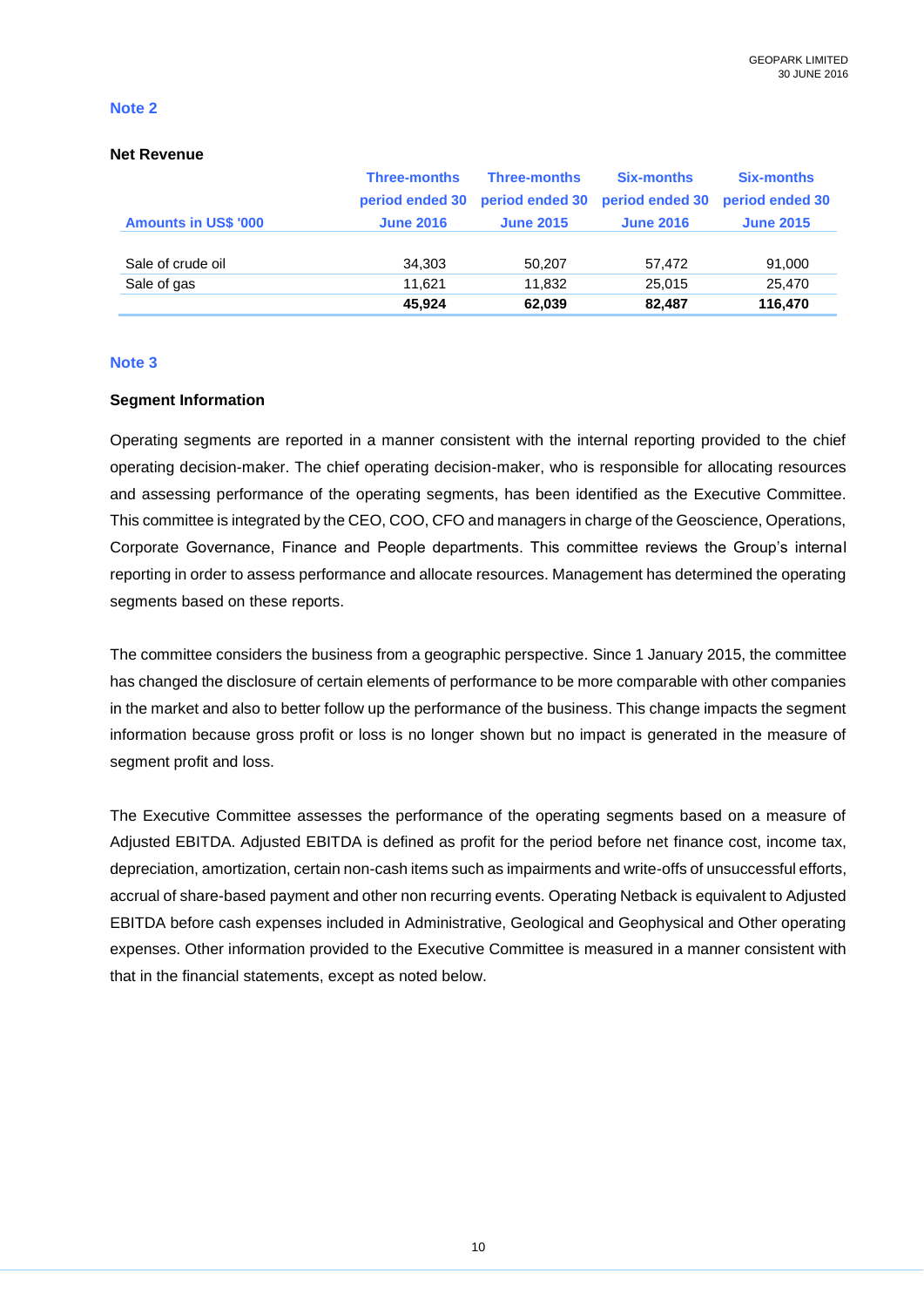## **Note 3 (Continued)**

## **Segment Information (Continued)**

### Six-months period ended 30 June 2016

| <b>Amounts in US\$ '000</b>    | <b>Total</b> | <b>Colombia</b> | <b>Chile</b> | <b>Brazil</b>  | <b>Argentina</b> | Peru           | <b>Corporate</b> |
|--------------------------------|--------------|-----------------|--------------|----------------|------------------|----------------|------------------|
| Net Revenue                    | 82,487       | 47,664          | 19,006       | 15,817         | ۰                | ٠              |                  |
| Sale of crude oil              | 57,472       | 47,664          | 9,445        | 363            | $\blacksquare$   | $\blacksquare$ |                  |
| Sale of gas                    | 25,015       | $\blacksquare$  | 9,561        | 15,454         | ٠                | $\blacksquare$ |                  |
| Production and operating costs | (26, 802)    | (12, 135)       | (10, 708)    | (3,959)        | $\blacksquare$   | ۰              |                  |
| Royalties                      | (4,327)      | (2,074)         | (768)        | (1,485)        | ۰                | $\blacksquare$ |                  |
| <b>Transportation costs</b>    | (1,262)      | (604)           | (658)        | $\blacksquare$ | ۰                |                |                  |
| Share-based payment            | (150)        | (117)           | (33)         | -              | ۰                |                |                  |
| Other costs                    | (21,063)     | (9,340)         | (9,249)      | (2, 474)       | ۰                | $\blacksquare$ |                  |
| Depreciation                   | (38, 136)    | (14, 296)       | (16, 529)    | (7, 155)       | (91)             | (65)           | ۰                |
| Operating (Loss) / Profit      | (8, 446)     | 8,220           | (13, 177)    | 2,432          | 607              | (1,647)        | (4,881)          |
| Adjusted EBITDA                | 32,017       | 23,065          | 3,524        | 9,782          | 1,793            | (1, 552)       | (4, 595)         |

### Six-months period ended 30 June 2015

| <b>Amounts in US\$ '000</b>    | <b>Total</b> | <b>Colombia</b> | <b>Chile</b> | <b>Brazil</b>            | <b>Argentina</b> | Peru           | <b>Corporate</b> |
|--------------------------------|--------------|-----------------|--------------|--------------------------|------------------|----------------|------------------|
| Net Revenue                    | 116,470      | 71,902          | 25,670       | 18,301                   | 597              |                | ٠                |
| Sale of crude oil              | 91,000       | 71,902          | 17,967       | 534                      | 597              |                |                  |
| Sale of gas                    | 25,470       | -               | 7,703        | 17,767                   |                  | $\blacksquare$ | -                |
| Production and operating costs | (46, 367)    | (24, 147)       | (17,095)     | (3, 554)                 | (1,571)          |                | ٠                |
| Royalties                      | (6, 104)     | (3,259)         | (1, 157)     | (1,654)                  | (34)             |                | ۰                |
| <b>Transportation costs</b>    | (2,626)      | (1,233)         | (1, 393)     |                          |                  |                | $\blacksquare$   |
| Share-based payment            | (152)        | (58)            |              | $\overline{\phantom{a}}$ | (94)             |                | $\blacksquare$   |
| Other costs                    | (37, 485)    | (19,597)        | (14, 545)    | (1,900)                  | (1, 443)         |                | $\blacksquare$   |
| Depreciation                   | (49, 851)    | (22, 886)       | (19, 845)    | (6, 955)                 | (100)            | (65)           | ٠                |
| Operating (Loss) / Profit      | (16, 441)    | 15,121          | (26, 972)    | 5,746                    | (3,232)          | (2, 256)       | (4, 848)         |
| Adiusted EBITDA                | 44,959       | 39,942          | (1,069)      | 12,808                   | (2,044)          | (2, 219)       | (2, 459)         |

| <b>Total Assets</b> | <b>Total</b> | Colombia | Chile   | <b>Brazil</b> | Argentina | Peru  | Corporate |
|---------------------|--------------|----------|---------|---------------|-----------|-------|-----------|
| 30 June 2016        | 677.883      | 158.087  | 358.216 | 105.278       | 3.142     | 4.927 | 48.233    |
| 31 December 2015    | 703.799      | 153.071  | 381.143 | 114.974       | 3,181     | 4.287 | 47,143    |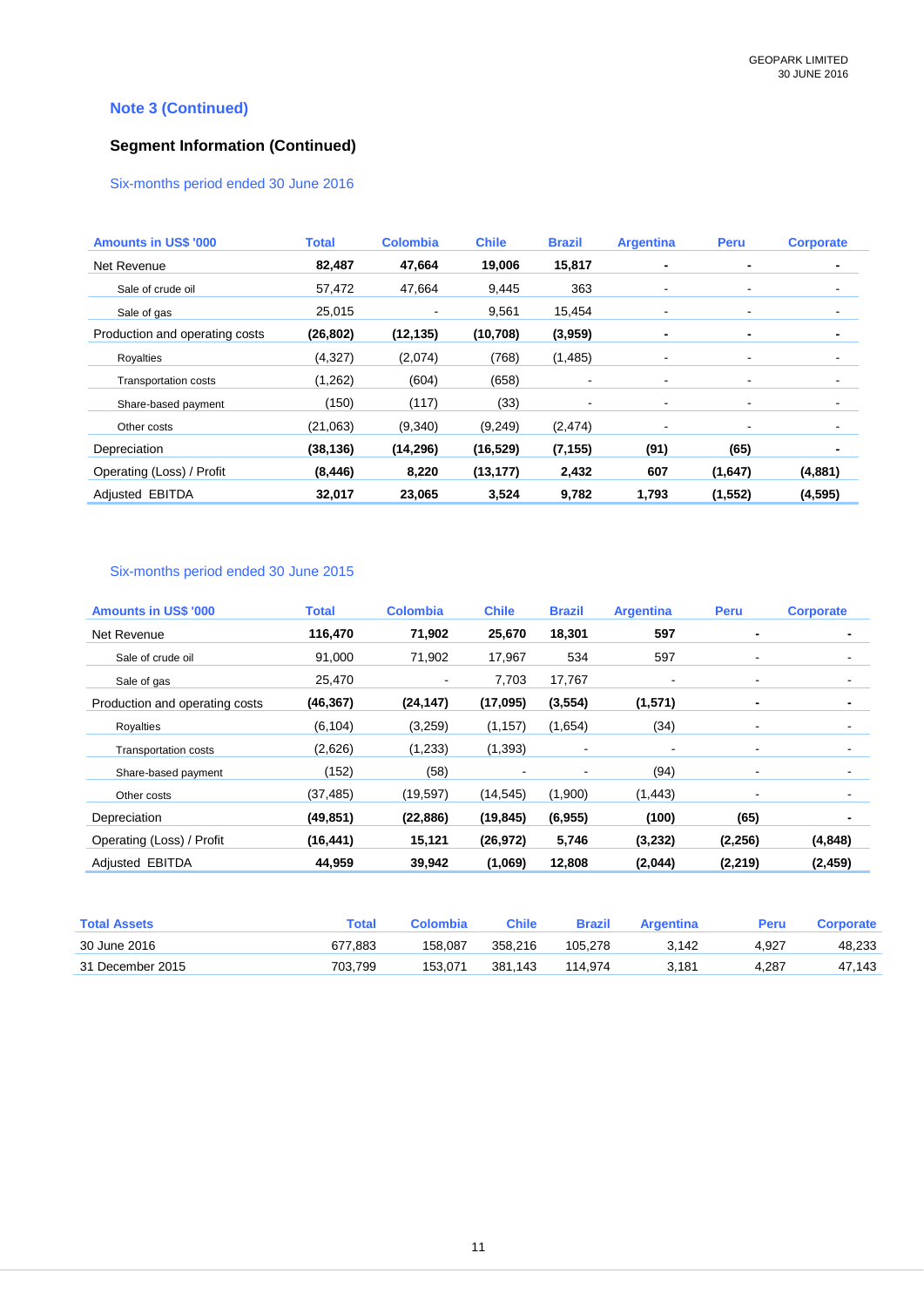### **Note 3 (Continued)**

### **Segment Information (Continued)**

A reconciliation of total Operating netback to total profit (loss) before income tax is provided as follows:

|                                         | <b>Three-months</b><br>period ended 30<br><b>June 2016</b> | <b>Three-months</b><br>period ended 30<br><b>June 2015</b> | <b>Six-months</b><br>period ended 30<br><b>June 2016</b> | <b>Six-months</b><br>period ended 30<br><b>June 2015</b> |
|-----------------------------------------|------------------------------------------------------------|------------------------------------------------------------|----------------------------------------------------------|----------------------------------------------------------|
| <b>Operating netback</b>                | 31,732                                                     | 38,519                                                     | 52,713                                                   | 66,662                                                   |
| Geological and geophysical expenses     | (3, 135)                                                   | (3,560)                                                    | (5, 438)                                                 | (6,089)                                                  |
| Administrative expenses                 | (8, 133)                                                   | (6, 841)                                                   | (15, 258)                                                | (15, 614)                                                |
| Adjusted EBITDA for reportable segments | 20,464                                                     | 28,118                                                     | 32,017                                                   | 44,959                                                   |
| Depreciation <sup>(a)</sup>             | (16, 614)                                                  | (24, 380)                                                  | (38,136)                                                 | (49, 851)                                                |
| Write-off of unsuccessful efforts       | (447)                                                      |                                                            | (447)                                                    |                                                          |
| Share-based payment                     | (233)                                                      | (1, 915)                                                   | (723)                                                    | (3, 115)                                                 |
| Others <sup>(b)</sup>                   | (394)                                                      | (1, 361)                                                   | (1, 157)                                                 | (8, 434)                                                 |
| <b>Operating Profit / (Loss)</b>        | 2,776                                                      | 462                                                        | (8, 446)                                                 | (16, 441)                                                |
| <b>Financial costs</b>                  | (7,637)                                                    | (8,095)                                                    | (16, 601)                                                | (17, 125)                                                |
| Foreign exchange income (loss)          | 9,558                                                      | 3,728                                                      | 17,015                                                   | (16,018)                                                 |
| Profit / (Loss) before tax              | 4,697                                                      | (3,905)                                                    | (8,032)                                                  | (49, 584)                                                |

(a) Net of capitalised costs for oil stock included in Inventories. Depreciation includes US\$ 1,861,000 (US\$ 1,849,000 in 2015) generated by assets not related to production activities. For the three months period ended 30 June 2016 the amount included in depreciation is US\$ 906,000 (US\$ 933,000 in 2015).

(b) Mainly includes termination costs (see Note 14 to the audited Consolidated Financial Statements as of 31 December 2015).

The following table presents a reconciliation of Adjusted EBITDA to operating profit for the six-month periods ended 30 June 2016 and 2015:

#### **Six-months period ended 30 June 2016**

|                                                | <b>Colombia</b>          | <b>Chile</b> | <b>Brazil</b>            | Other <sup>(d)</sup> | <b>Total</b> |
|------------------------------------------------|--------------------------|--------------|--------------------------|----------------------|--------------|
| <b>Adjusted EBITDA for reportable segments</b> | 23,065                   | 3,524        | 9,782                    | (4, 354)             | 32,017       |
| Depreciation                                   | (14,296)                 | (16, 529)    | (7, 155)                 | (156)                | (38,136)     |
| Write-off of unsuccessful efforts              | $\overline{\phantom{0}}$ | (447)        | $\overline{\phantom{0}}$ |                      | (447)        |
| Share-based payment                            | (263)                    | (153)        | (20)                     | (287)                | (723)        |
| Others $(c)$                                   | (286)                    | 428          | (175)                    | (1, 124)             | (1, 157)     |
| <b>Operating Profit / (Loss)</b>               | 8,220                    | (13, 177)    | 2,432                    | (5,921)              | (8, 446)     |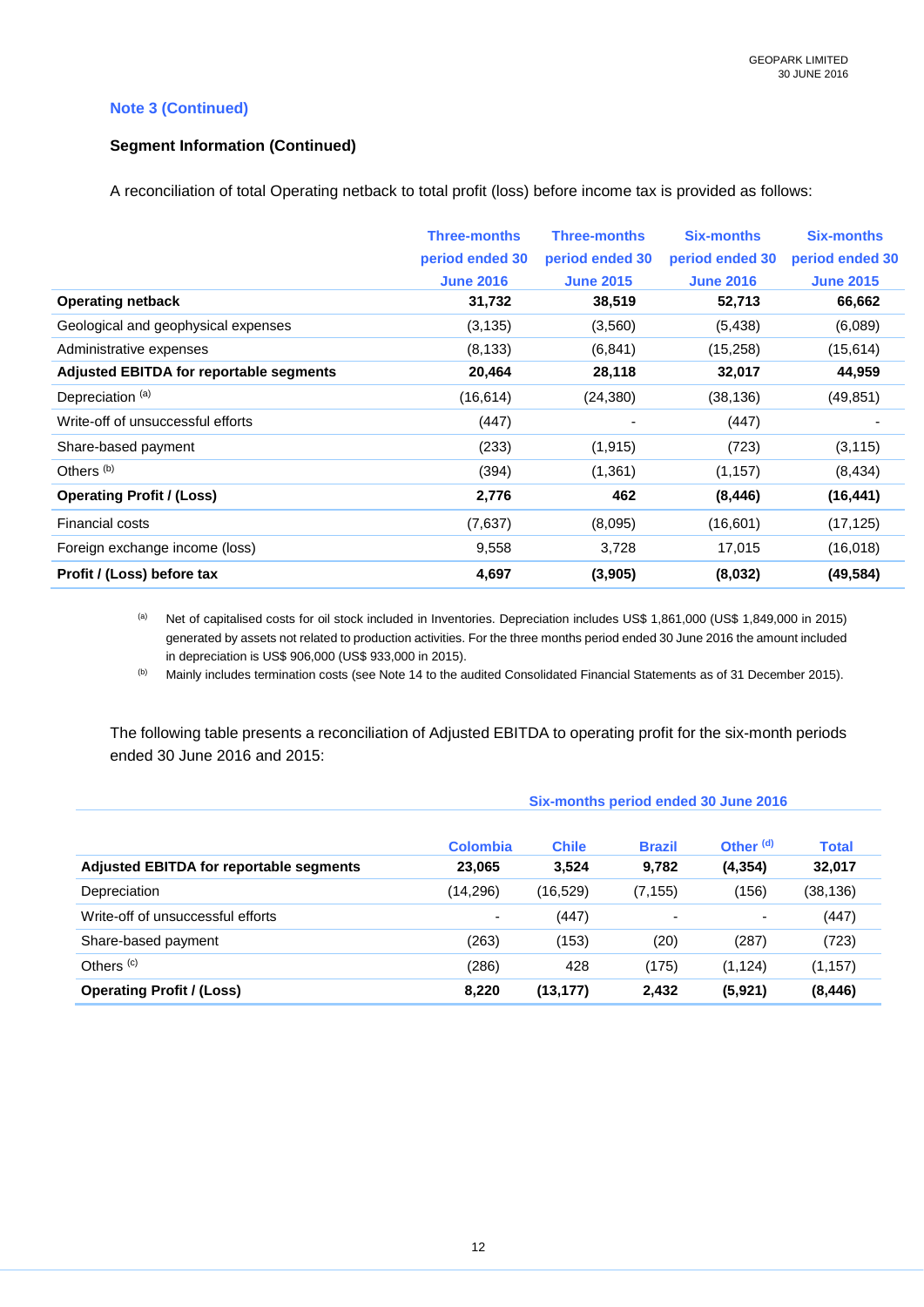### **Note 3 (Continued)**

### **Segment Information (Continued)**

|                                         | Six-months period ended 30 June 2015 |              |               |                      |              |
|-----------------------------------------|--------------------------------------|--------------|---------------|----------------------|--------------|
|                                         | <b>Colombia</b>                      | <b>Chile</b> | <b>Brazil</b> | Other <sup>(d)</sup> | <b>Total</b> |
| Adjusted EBITDA for reportable segments | 39,942                               | (1,069)      | 12,808        | (6, 722)             | 44,959       |
| Depreciation                            | (22, 886)                            | (19, 845)    | (6,955)       | (165)                | (49, 851)    |
| Share-based payment                     | (263)                                | (110)        | (44)          | (2,698)              | (3, 115)     |
| Others $(c)$                            | (1,672)                              | (5,948)      | (63)          | (751)                | (8, 434)     |
| <b>Operating Profit / (Loss)</b>        | 15,121                               | (26, 972)    | 5,746         | (10, 336)            | (16, 441)    |

(c) Includes Argentina, Peru and Corporate.

(d) Includes termination costs.

### **Note 4**

## **Production and operating costs**

|                                 | <b>Three-months</b> | <b>Three-months</b> | <b>Six-months</b> | <b>Six-months</b> |
|---------------------------------|---------------------|---------------------|-------------------|-------------------|
|                                 | period ended        | period ended        | period ended      | period ended      |
| <b>Amounts in US\$ '000</b>     | <b>30 June 2016</b> | 30 June 2015        | 30 June 2016      | 30 June 2015      |
| Staff costs                     | 2,383               | 4,705               | 5,424             | 10,310            |
| Well and facilities maintenance | 2,512               | 6,184               | 4,425             | 11,142            |
| <b>Royalties</b>                | 2,571               | 3,866               | 4,327             | 6,104             |
| Gas plant costs                 | 1,602               | 381                 | 3,249             | 885               |
| Consumables                     | 1,506               | 1,810               | 3,193             | 4,301             |
| Equipment rental                | 813                 | 677                 | 1,729             | 1,717             |
| <b>Transportation costs</b>     | 506                 | 1,144               | 1,262             | 2,626             |
| Field camp                      | 183                 | 565                 | 675               | 1,535             |
| Non operated blocks costs       | 221                 | 99                  | 513               | 969               |
| Crude oil stock variation       | 47                  | 873                 | 308               | 2,416             |
| Share-based payment             | 70                  | 151                 | 150               | 152               |
| Other costs                     | 1,373               | 2,017               | 1,547             | 4,210             |
|                                 | 13,787              | 22,472              | 26,802            | 46,367            |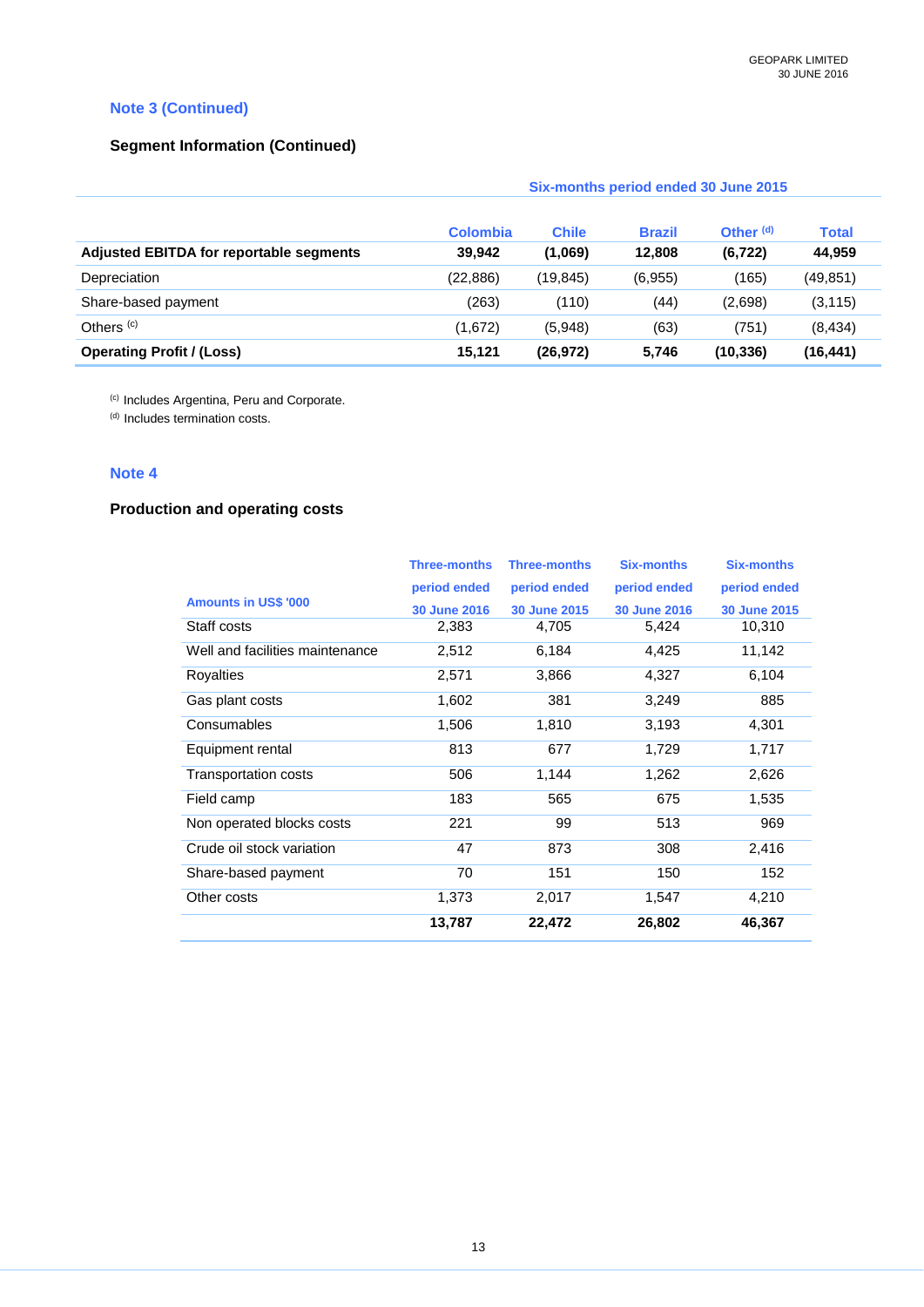### **Geological and geophysical expenses**

| <b>Amounts in US\$ '000</b>       | <b>Three-months</b><br>period ended<br>30 June 2016 | <b>Three-months</b><br>period ended<br>30 June 2015 | Six-months<br>period ended<br>30 June 2016 | Six-months<br>period ended<br>30 June 2015 |
|-----------------------------------|-----------------------------------------------------|-----------------------------------------------------|--------------------------------------------|--------------------------------------------|
| Staff costs                       | 2.625                                               | 2.715                                               | 4,334                                      | 4,734                                      |
| Share-based payment               | 57                                                  | 228                                                 | 109                                        | 359                                        |
| Other services                    | 511                                                 | 738                                                 | 1,104                                      | 1,355                                      |
| Allocation to capitalised project | (262)                                               | (50)                                                | (262)                                      | (156)                                      |
|                                   | 2,931                                               | 3,631                                               | 5,285                                      | 6,292                                      |

### **Note 6**

#### **Administrative expenses**

|                               | <b>Three-months</b> | <b>Three-months</b> | <b>Six-months</b> | <b>Six-months</b> |
|-------------------------------|---------------------|---------------------|-------------------|-------------------|
|                               | period ended 30     | period ended 30     | period ended 30   | period ended 30   |
| <b>Amounts in US\$ '000</b>   | <b>June 2016</b>    | <b>June 2015</b>    | <b>June 2016</b>  | <b>June 2015</b>  |
| Staff costs                   | 5,018               | 4,623               | 9,490             | 9,982             |
| Consultant fees               | 896                 | 829                 | 1,635             | 1,742             |
| Office expenses               | 595                 | 538                 | 1,105             | 1,439             |
| Director fees and allowance   | 384                 | 260                 | 758               | 533               |
| Travel expenses               | 435                 | 367                 | 632               | 529               |
| Share-based payment           | 105                 | 1,536               | 464               | 2,604             |
| New projects                  | 157                 | 59                  | 261               | 206               |
| Other administrative expenses | 647                 | 165                 | 1.377             | 1,183             |
|                               | 8,237               | 8,377               | 15,722            | 18,218            |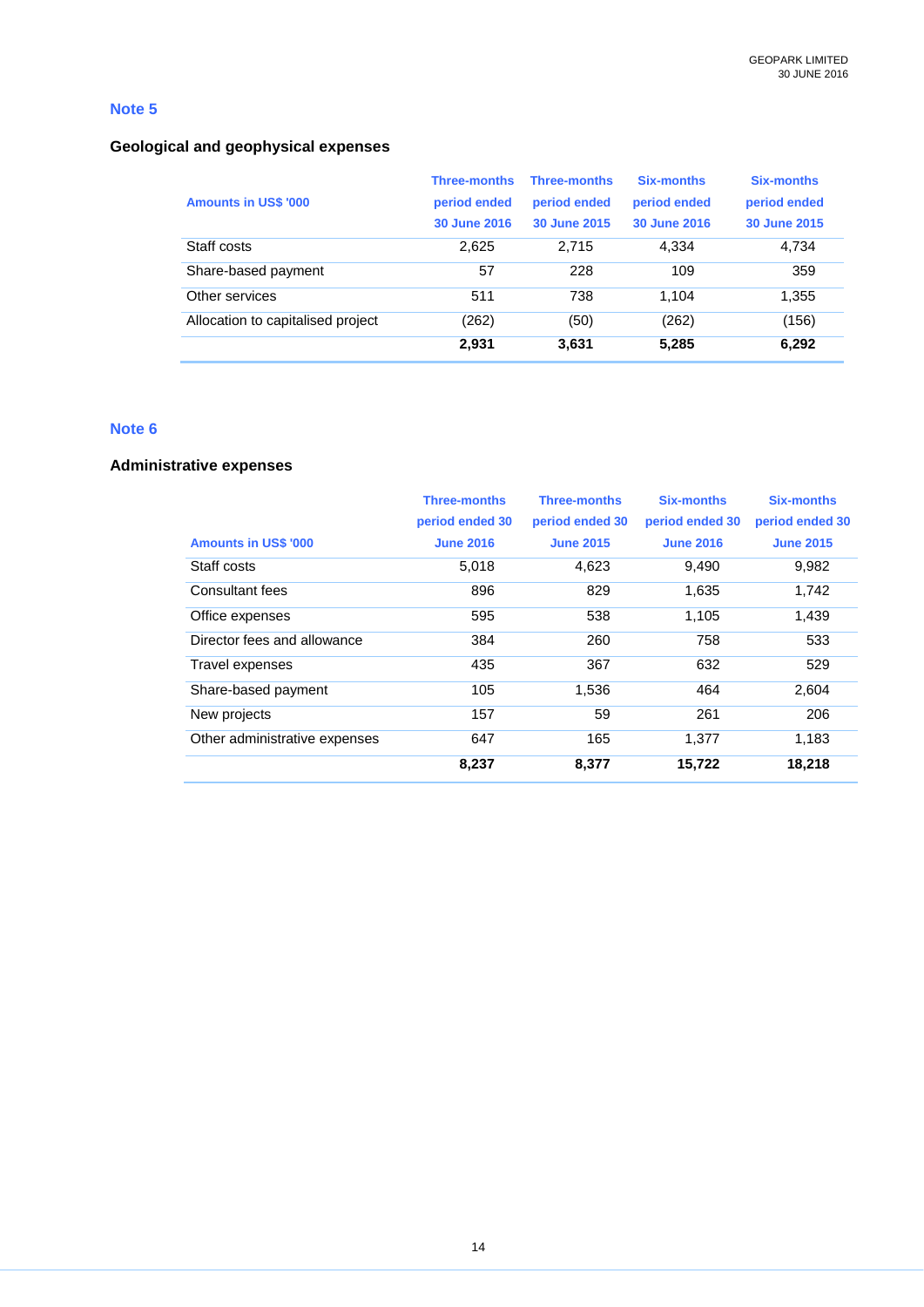### **Selling expenses**

|                             | <b>Three-months</b> | <b>Three-months</b> | <b>Six-months</b> | <b>Six-months</b> |
|-----------------------------|---------------------|---------------------|-------------------|-------------------|
|                             | period ended 30     | period ended 30     | period ended 30   | period ended 30   |
| <b>Amounts in US\$ '000</b> | <b>June 2016</b>    | <b>June 2015</b>    | <b>June 2016</b>  | <b>June 2015</b>  |
| Transportation              | 283                 | 898                 | 2.875             | 3,109             |
| Selling taxes and other     | 211                 | 215                 | 289               | 311               |
|                             | 494                 | 1.113               | 3.164             | 3,420             |

### **Note 8**

#### **Financial costs**

|                                                | <b>Three-months</b> | <b>Three-months</b> | <b>Six-months</b> | <b>Six-months</b> |
|------------------------------------------------|---------------------|---------------------|-------------------|-------------------|
|                                                | period ended 30     | period ended 30     | period ended 30   | period ended 30   |
| <b>Amounts in US\$ '000</b>                    | <b>June 2016</b>    | <b>June 2015</b>    | <b>June 2016</b>  | <b>June 2015</b>  |
| <b>Financial expenses</b>                      |                     |                     |                   |                   |
| Bank charges and other financial costs         | 467                 | 656                 | 1,377             | 1,663             |
| Unwinding of long-term liabilities             | 397                 | 733                 | 1.242             | 1,447             |
| Interest and amortisation of debt issue costs  | 7,292               | 7,370               | 15.199            | 15.119            |
| Less: amounts capitalised on qualifying assets | (28)                | (56)                | (155)             | (159)             |
| <b>Financial income</b>                        |                     |                     |                   |                   |
| Interest received                              | (491)               | (608)               | (1,062)           | (945)             |
|                                                | 7,637               | 8,095               | 16,601            | 17,125            |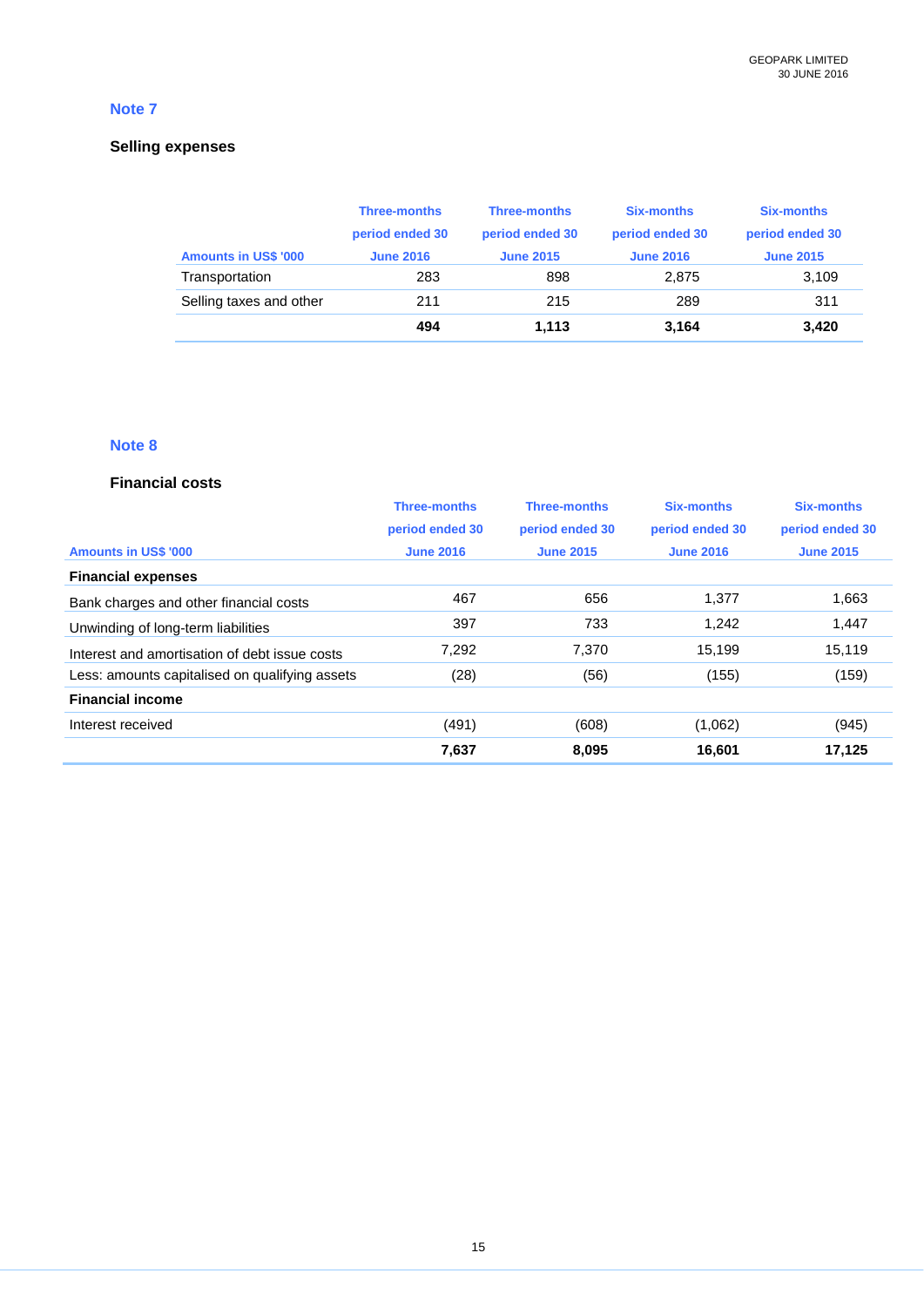### **Property, plant and equipment**

| <b>Amounts in US\$'000</b>                       | Oil & gas<br>properties | Furniture,<br>equipment<br>and vehicles | <b>Production</b><br>facilities and<br>machinery | <b>Buildings</b><br>and<br>improve-<br>ments | <b>Construction</b><br>in progress | <b>Exploration</b><br>and<br>evaluation<br>assets | <b>TOTAL</b> |
|--------------------------------------------------|-------------------------|-----------------------------------------|--------------------------------------------------|----------------------------------------------|------------------------------------|---------------------------------------------------|--------------|
| Cost at 1 January 2015                           | 749,947                 | 12,057                                  | 111,646                                          | 9,527                                        | 59,425                             | 140,444                                           | 1,083,046    |
| Additions                                        | $(709)^{(a)}$           | 476                                     |                                                  | 28                                           | 15,376                             | 5,632                                             | 20,803       |
| Currency translation differences                 | (12,580)                | (29)                                    |                                                  | 198                                          | (1, 170)                           | (484)                                             | (14,065)     |
| <b>Transfers</b>                                 | 17,701                  | 374                                     | 7,320                                            | 571                                          | (20, 358)                          | (5,608)                                           |              |
| Cost at 30 June 2015                             | 754,359                 | 12,878                                  | 118,966                                          | 10,324                                       | 53,273                             | 139,984                                           | 1,089,784    |
| Cost at 1 January 2016                           | 648,992                 | 13,745                                  | 124,832                                          | 10,518                                       | 29,823                             | 87,000                                            | 914,910      |
| Additions                                        | $(2,906)^{(a)}$         | 270                                     | $\blacksquare$                                   | $\overline{\phantom{a}}$                     | 8,153                              | 6,058                                             | 11,575       |
| Disposals                                        |                         |                                         |                                                  |                                              | (300)                              | (35)                                              | (335)        |
| Write-off of unsuccessful efforts                |                         |                                         |                                                  |                                              |                                    | $(447)^{(b)}$                                     | (447)        |
| <b>Transfers</b>                                 | 14,796                  | 33                                      | 1,951                                            | $\overline{\phantom{a}}$                     | (9, 403)                           | (7, 377)                                          |              |
| Currency translation differences                 | 15,130                  | 136                                     | 1,795                                            | 38                                           | 85                                 | 898                                               | 18,082       |
| Cost at 30 June 2016                             | 676,012                 | 14,184                                  | 128,578                                          | 10,556                                       | 28,358                             | 86,097                                            | 943,785      |
| Depreciation and write-down<br>at 1 January 2015 | (240, 439)              | (4, 449)                                | (45, 147)                                        | (2, 244)                                     |                                    |                                                   | (292, 279)   |
| Depreciation                                     | (40, 115)               | (1, 398)                                | (6,606)                                          | (451)                                        |                                    | $\sim$                                            | (48, 570)    |
| Currency translation differences                 | 1,805                   | (111)                                   |                                                  | (124)                                        |                                    |                                                   | 1,570        |
| Depreciation and write-down<br>At 30 June 2015   | (278, 749)              | (5,958)                                 | (51, 753)                                        | (2,819)                                      |                                    |                                                   | (339, 279)   |
| Depreciation and write-down<br>at 1 January 2016 | (321, 173)              | (7, 317)                                | (60, 614)                                        | (3, 195)                                     |                                    |                                                   | (392, 299)   |
| Depreciation                                     | (30, 216)               | (1, 416)                                | (5,637)                                          | (445)                                        |                                    | $\blacksquare$                                    | (37, 714)    |
| Currency translation differences                 | (2,818)                 | (55)                                    | 23                                               | (22)                                         |                                    |                                                   | (2,872)      |
| Depreciation and write-down<br>at 30 June 2016   | (354, 207)              | (8,788)                                 | (66, 228)                                        | (3,662)                                      |                                    |                                                   | (432, 885)   |
| <b>Carrying amount at 30 June</b><br>2015        | 475,610                 | 6,920                                   | 67,213                                           | 7,505                                        | 53,273                             | 139,984                                           | 750,505      |
| Carrying amount at 30 June<br>2016               | 321,805                 | 5,396                                   | 62,350                                           | 6,894                                        | 28,358                             | 86,097                                            | 510,900      |

(a) Corresponds to the effect of change in estimate of assets retirement obligations in Colombia.

(b) Corresponds to unsuccessful exploratory activities performed in 2013 in Chile (Flamenco Block).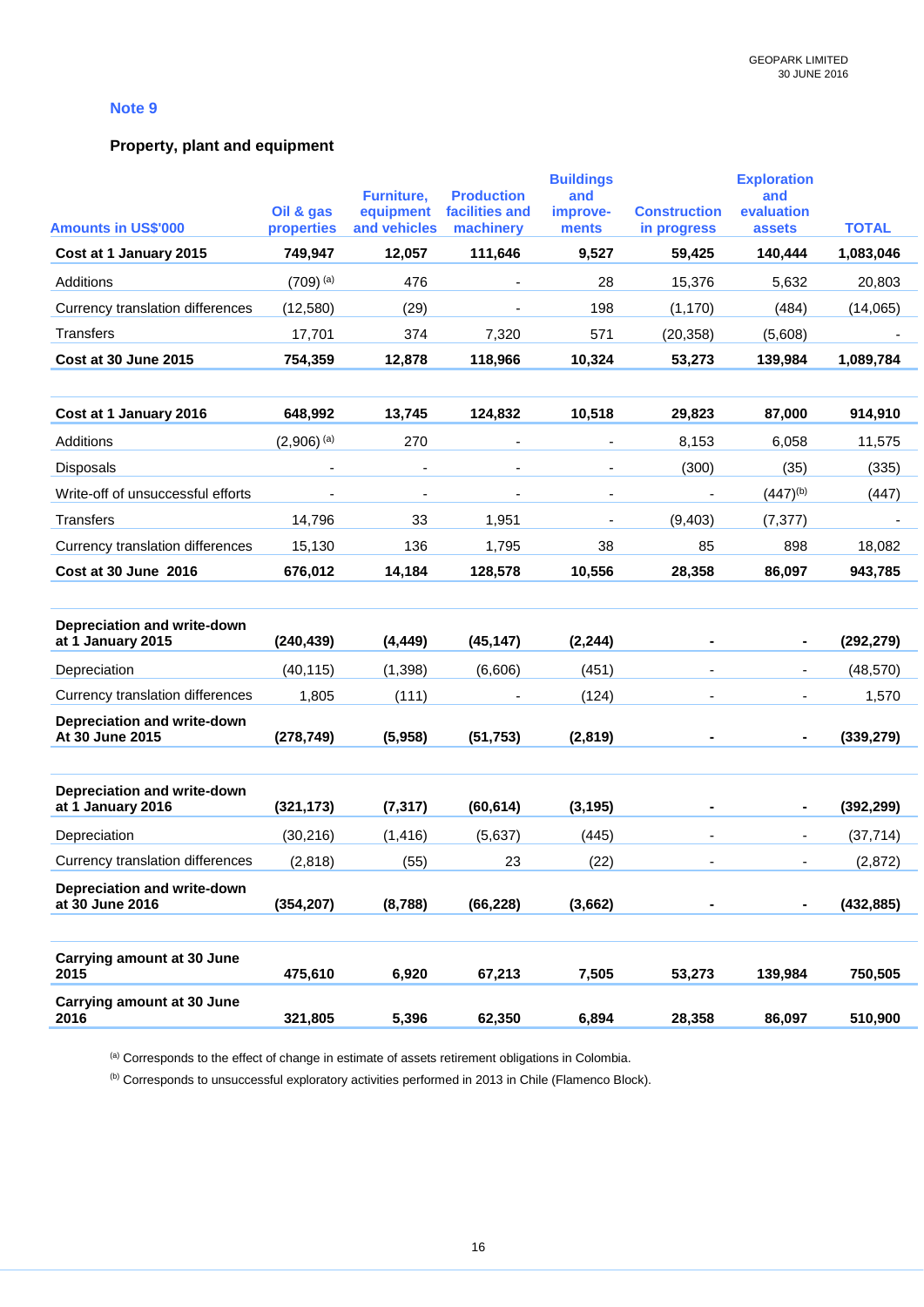#### **Share capital**

|                                              | <b>Six-months</b> |               |
|----------------------------------------------|-------------------|---------------|
|                                              | period ended 30   | Year ended 31 |
| <b>Issued share capital</b>                  | <b>June 2016</b>  | December 2015 |
| Common stock (US\$ '000)                     | 60                | 59            |
| The share capital is distributed as follows: |                   |               |
| Common shares, of nominal US\$ 0.001         | 59,827,059        | 59,535,614    |
| Total common shares in issue                 | 59,827,059        | 59,535,614    |
|                                              |                   |               |
| Authorised share capital                     |                   |               |
| US\$ per share                               | 0.001             | 0.001         |
|                                              |                   |               |
| Number of common shares (US\$ 0.001 each)    | 5,171,949,000     | 5.171.949.000 |
| Amount in US\$                               | 5.171.949         | 5.171.949     |

GeoPark's share capital only consists of common shares. The authorized share capital consists of 5,171,949,000 common shares of par value US\$ 0.001 per share. All of the Company issued and outstanding common shares are fully paid and nonassessable. The Company also has an employee incentive program, pursuant to which it has granted share awards to its senior management and certain key employees (see Notes 25 and 29 to the audited Consolidated Financial Statements as of 31 December 2015).

### **Note 11**

### **Borrowings**

The outstanding amounts are as follows:

|                                                     |                     | <b>Year ended</b>  |
|-----------------------------------------------------|---------------------|--------------------|
|                                                     | At                  | <b>31 December</b> |
| <b>Amounts in US\$ '000</b>                         | <b>30 June 2016</b> | 2015               |
| Notes GeoPark Latin America<br>Agencia en Chile (a) | 303,211             | 302,495            |
| Banco Itaú (b)                                      | 59,430              | 69,142             |
| Banco de Chile (c)                                  | 7.119               | 7,036              |
| Banco de Crédito e Inversiones (d)                  | 171                 |                    |
|                                                     | 369,931             | 378,673            |

### Classified as follows:

| Current     | 38.536  | 35.425  |
|-------------|---------|---------|
| Non-Current | 331.395 | 343,248 |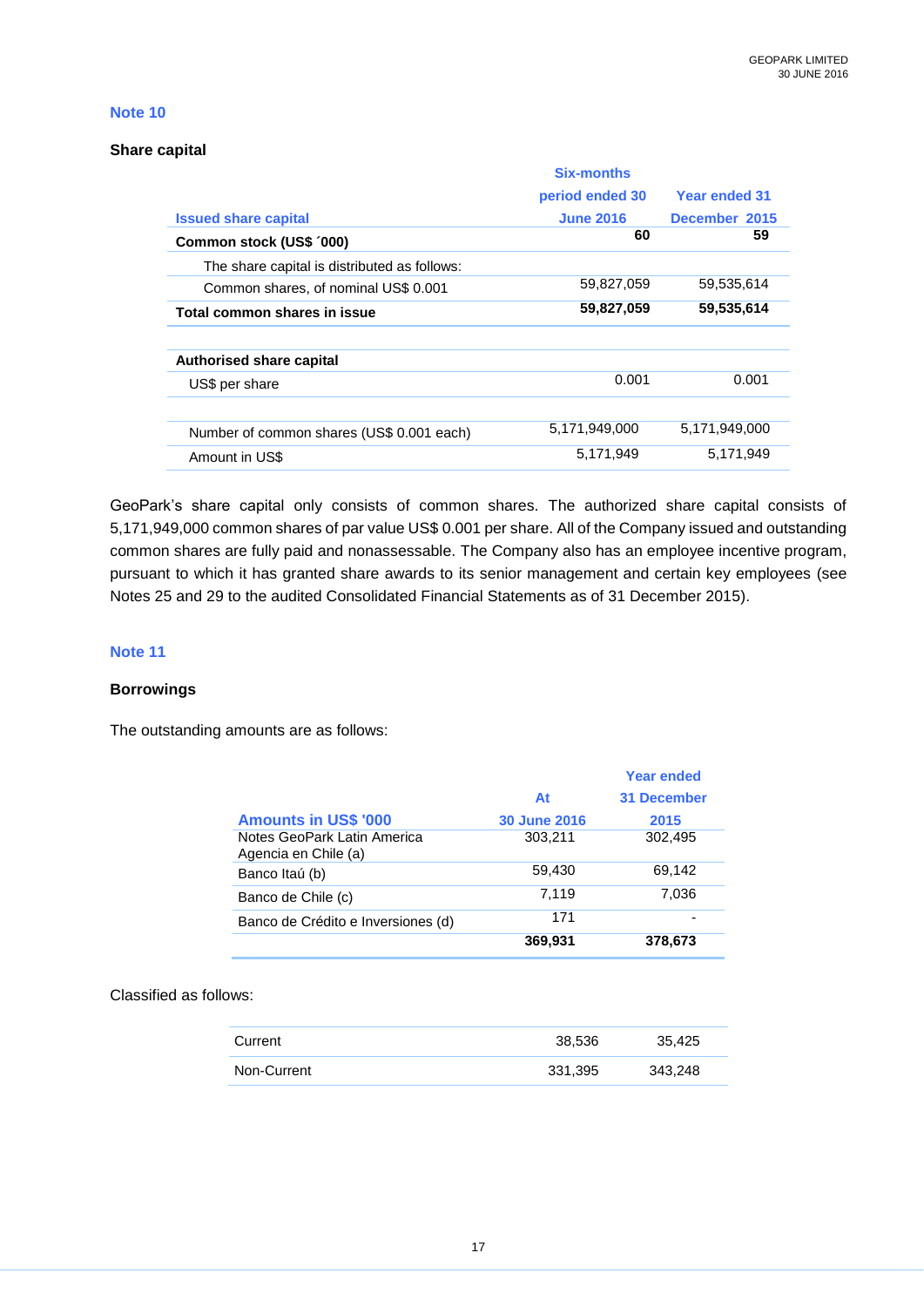#### **Note 11 (Continued)**

#### **Borrowings (Continued)**

(a) During February 2013, the Company successfully placed US\$ 300 million notes which were offered under Rule 144A and Regulation S exemptions of the United States Securities laws.

The Notes, issued by the Company's wholly-owned subsidiary GeoPark Latin America Limited Agencia en Chile ("the Issuer"), were priced at 99.332% and carry a coupon of 7.50% per annum (yield 7.625% per annum). Final maturity of the notes will be 11 February 2020. The Notes are guaranteed by GeoPark Limited and GeoPark Latin America Cooperatie U.A. and are secured with a pledge of all of the equity interests of the Issuer in GeoPark Chile S.A., GeoPark Colombia Cooperatie U.A. and GeoPark Colombia S.A. and a pledge of certain intercompany loans. The debt issuance cost for this transaction amounted to US\$ 7,637,000. The indenture governing our Notes due 2020 includes incurrence test covenants that provides among other things, that, the Debt to EBITDA ratio should not exceed 2.5 times and the EBITDA to Interest ratio should exceed 3.5 times. As of the date of these interim condensed consolidated financial statements, the Company's Debt to EBITDA ratio was 6.1 times and the EBITDA to Interest ratio was 2.0 times, primarily due to the lower oil prices that impacted the Company's EBITDA generation. Failure to comply with the incurrence test covenants does not trigger an event of default. However, this situation may limit the Company's capacity to incur additional indebtedness, as specified in the indenture governing the Notes. Incurrence covenants as opposed to maintenance covenants must be tested by the Company before incurring additional debt or performing certain corporate actions including but not limited to dividend payments, restricted payments and others, (other than in each case, certain specific exceptions). As of the date of these interim condensed consolidated financial statements, the Company is in compliance of all the indenture's provisions.

(b) During March 2014, GeoPark executed a loan agreement with Itaú BBA International for US\$ 70,450,000 to finance the acquisition of a 10% working interest in the Manatí field in Brazil. The interest rate applicable to this loan is LIBOR plus 3.9% per annum. The interest will be paid semi-annually; principal will be cancelled semi-annually with a year grace period. The debt issuance cost for this transaction amounted to US\$ 3,295,000. In March 2015, the Company reached an agreement to: (i) extend the principal payments that were due in 2015 (amounting to approximately US\$ 15,000,000), which will be divided pro-rata during the remaining principal installments, starting in March 2016 and (ii) to increase the variable interest rate to six-month LIBOR + 4.0%. As a result of the above, in March 2016 the Company paid US\$ 10,000,000 corresponding to principal payments under the current principal amortization schedule.

The facility agreement includes customary events of default, and requires the Brazilian subsidiary to comply with customary covenants, including the maintenance of a ratio of net debt to EBITDA of up to 3.5x for the first two years and up to 3.0x thereafter. The credit facility also limits the borrower's ability to pay dividends if the ratio of net debt to EBITDA is greater than 2.5x. As of the date of these interim condensed consolidated financial statements, the Company has complied with these covenants.

#### **Note 11 (Continued)**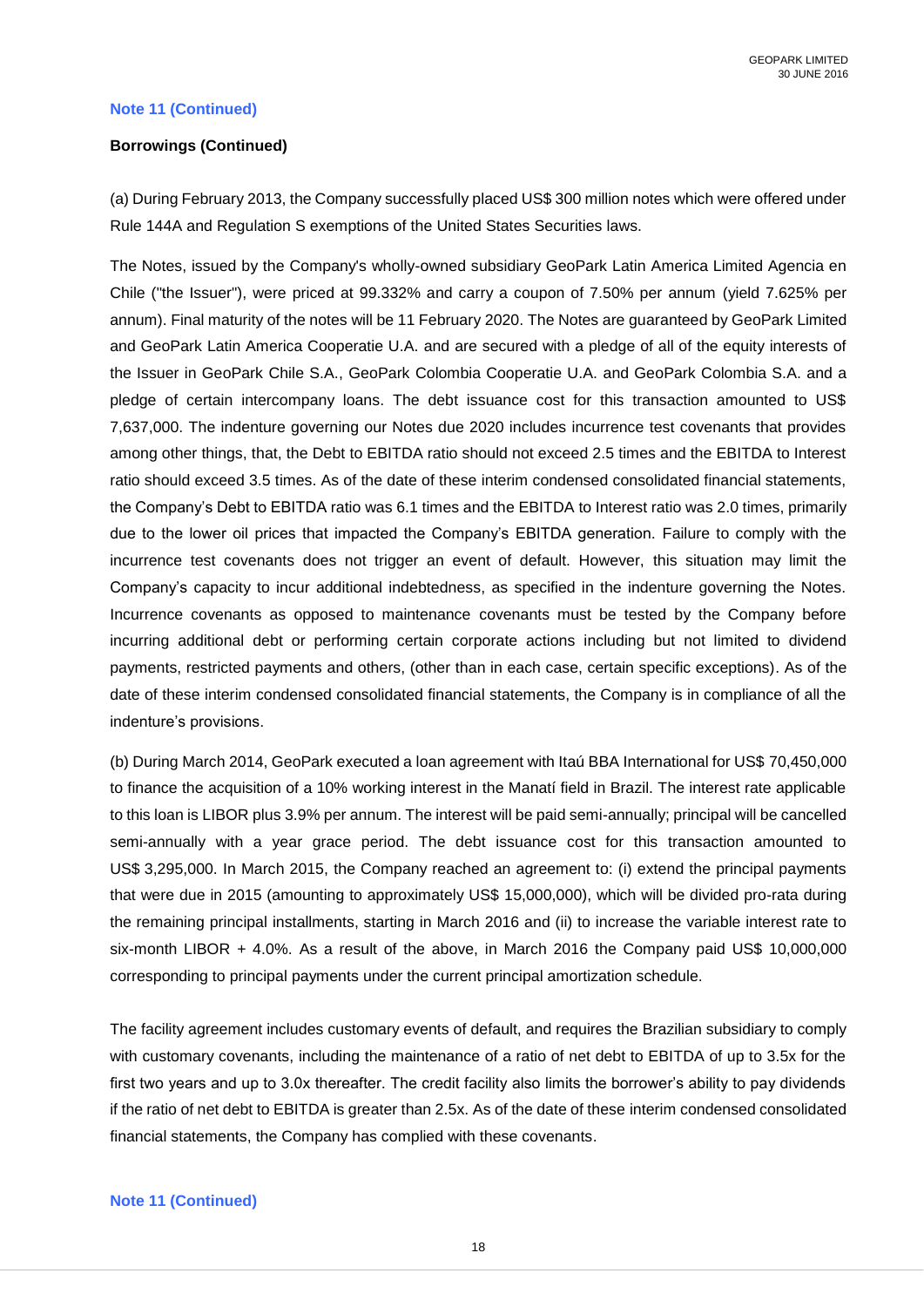### **Borrowings (Continued)**

(c) During December 2015, GeoPark executed a loan agreement with Banco de Chile for US\$ 7,028,000 to finance the start-up of new Ache gas field in GeoPark-operated Fell Block. The interest rate applicable to this loan is LIBOR plus 2.35% per annum. The interest and the principal will be paid on monthly basis; with a six months grace period, with final maturity on December 2017.

(d) During February 2016, GeoPark executed a loan agreement with Banco de Crédito e Inversiones for US\$ 186,000 to finance the acquisition of vehicles for the Chilean operation. The interest rate applicable to this loan is 4.14% per annum. The interest and the principal will be paid on monthly basis, with final maturity on February 2019.

As of the date of this interim condensed consolidated report, the Group has available credit lines for approximately US\$ 45,000,000.

#### **Note 12**

### **Provision for other long-term liabilities**

The outstanding amounts are as follows:

|                                                                     |              | <b>Year ended</b>  |
|---------------------------------------------------------------------|--------------|--------------------|
|                                                                     | At           | <b>31 December</b> |
| <b>Amounts in US\$ '000</b>                                         | 30 June 2016 | 2015               |
| Assets retirement obligation and other<br>environmental liabilities | 30,305       | 31,617             |
| Deferred income                                                     | 4.164        | 5,033              |
| Other                                                               | 6,535        | 5,800              |
|                                                                     | 41,004       | 42,450             |